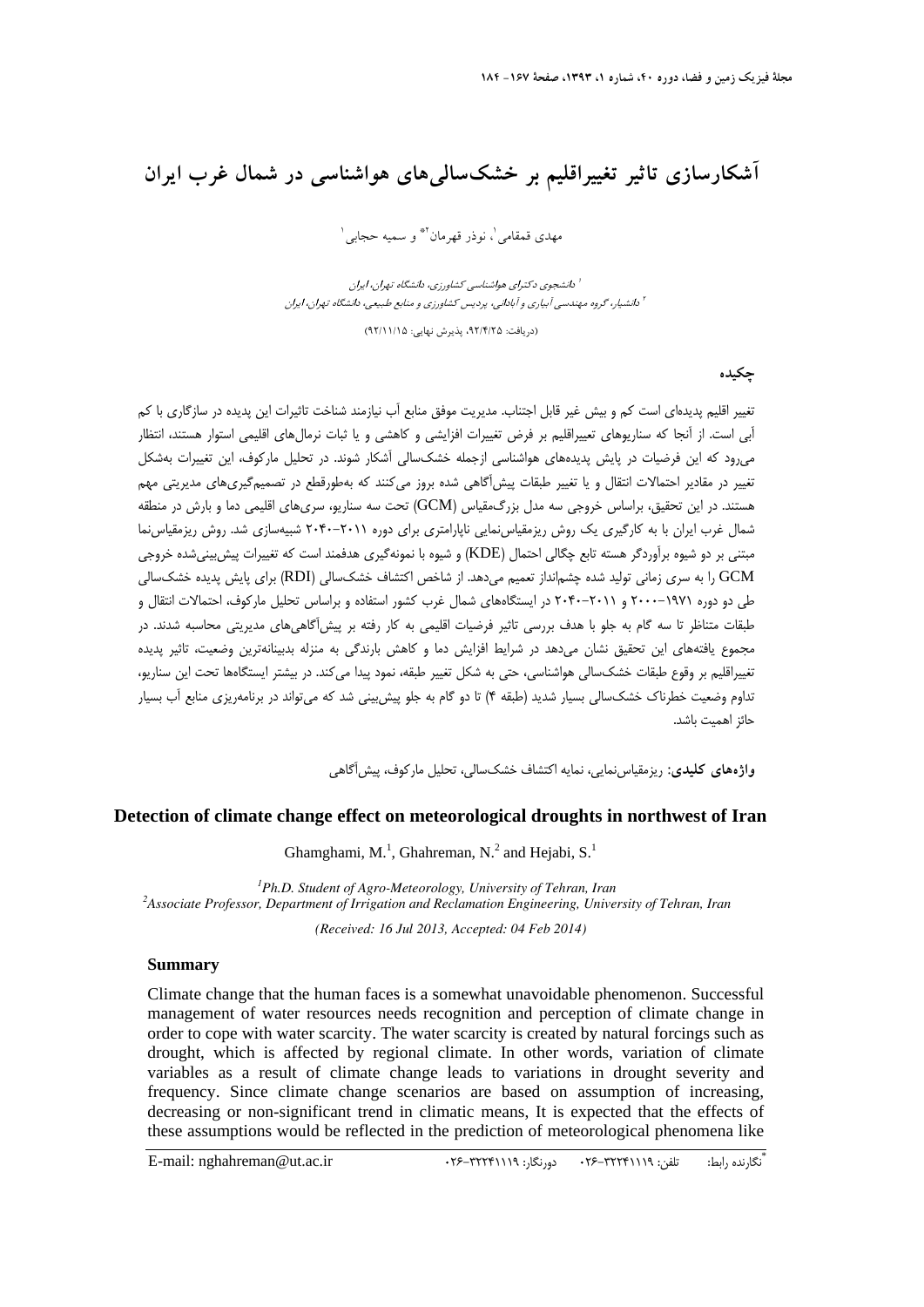drought. In Markov analysis, these variations are determined as change in transfer probability function values or shift in drought severity class, which are both important in management decisions. For instance, by increasing the temperature or decreasing the rainfall it is expected that occurrence of a drought event under certain conditions would be more probable. In this study, the outputs of three General Circulation Models (GCMs) namely; ECHO-G, CGCM3T63 HADCM3 under three climate change scenarios were downscaled using a non-parametric approach for simulation of rainfall and temperature series during 2011-2040 in northwest of Iran. This downscaling approach is combination of two techniques i.e. Kernel probability density function estimator (KDE) and Strategic Re-sampling method by which predicted variations of GCM outputs are extended and transformed to generated time series of a given future period. In KDE method, A probability density function is defined with center value of  $i<sup>th</sup>$  observation from series  $(x<sub>i</sub>)$ , *i=1,...,n*). Contribution of each observation in estimation of probability density function of  $i_{\text{th}}$  observation is estimated by this Kernel function. The main parameter of this function is the bandwidth which is, by mathematical definition, a distance on x-axis in which the function variation is insignificant. Firstly a random normal kernel is selected and its average is considered as the base vector. Selection probability of each vector is 1/n. Then by calculation of cumulative probability and comparison with a random number between 0 and 1, one of the normal kernels is selected for rest of the simulations.

The strategic re-sampling method uses a rule for generating series with specific feature such as increasing frequency of warmer or more rainy days. The criteria for such features are selected by the user based on the outputs of GCMs. Considering its semi random nature, this approach cannot be used alone for regional climate change simulations and should be combined with a weather generator such that the applied rule should be run on observed or historical series. Then, the outputs are feed in weather generator for generating a completely random series coincide with climatic scenario. After simulation of climate, Reconnaissance Drought Index (RDI) was used for monitoring drought during two periods 1971-2000 and 2011 to 2040 in northwest of Iran. This index uses the ratio of precipitation and evapotranspiration (calculated by Thorntwait method), hence as the index becomes smaller, more severe would be the drought. Thus, the necessary variables for RDI estimation are monthly mean temperature and total rainfall. For RDI calculation, firstly, the precipitation (prec) and potential evapotranspiration (PET) are calculated cumulatively with determination of the moving window value, and then, RDI values are obtained as logarithm of cumulative prec to PET ratio. Four classes are considered for RDI including: normal class (larger than -1), moderately drought class (-1 to -1.5), severe drought class (-1.5 to -2) and very severe drought (less than -2).

Taking into account the length of the dry periods in the arid regions of the country, the Reconnaissance Drought Index in 6-month timescale was used for drought monitoring. Markov analysis was applied for calculation of transfer probability and corresponding drought severity classes with three steps forward to assess the sequences of climatic assumptions on management early warnings. Behavior of a Markov model is determined by a series of probabilities in transition from one state to another namely transition probabilities. These probabilities may vary by climate change. The first-order Markov chain model was employed to predict drought condition up to 3-step ahead. This model was fitted on the RDI series at all stations of interest, and it was identified that it can represent the probabilistic behavior of drought over northwest of Iran.

Research findings are presented in three parts of downscaling method implementation, RDI monitoring and Markov analysis. The weather generator model was successful for simulation of monthly normals including means and standard deviation. Also, strategic resampling technique as aligning method was successful for simulation of deviations from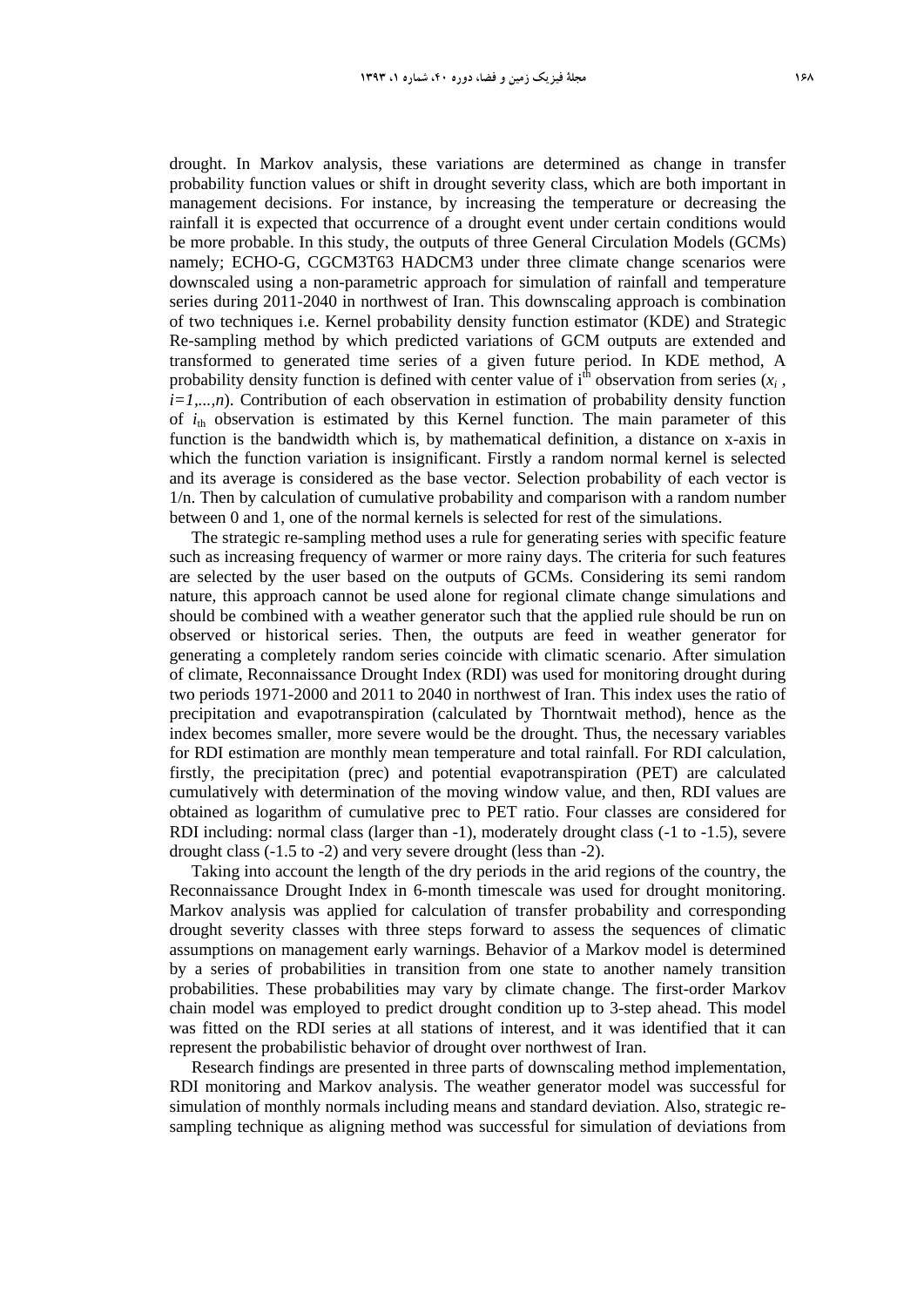normal. Drought monitoring with RDI showed a water tension resonance in second 15 years of 1971-2000 periods. Likewise, in part of Markov analysis, findings of this study revealed that under conditions of increasing temperature and decreasing rainfall, as the worst case, the effect of climate change on meteorological drought would appear as the class shift, and in most of the study stations under this scenario, increased duration of extremely drought (class 4) was forecasted, even 2 steps ahead, which is important in water resource management.

**Keywords:** Downscaling, RDI, Markov analysis, Early-warning

خشكساليها از راه شاخصهاي خشكسالي براي پايش و پيشبيني خشكسالي ضروري است (سيواكمار و ويلهايت، 2002؛ روسي، 2003). از اينرو هواشناسان و هيدرولوژيستها شاخصهايي را توسعه دادهاند كه به عوامل هواشناسي يا احتمالات رخداد وابسته هستند (مانند ييجويچ و همكاران، 1983؛ ويلهايت و گلانتز، 1987؛ وگ و سوما، 2000). معمولاً اين شاخصها با يك يا چند متغير براي شناسايي و پايش خشكسالي در مقياسهاي زماني گوناگون به كار ميروند. براي نمونه، شاخص بارندگي استاندارد شده (SPI) كه مكككي و همكاران (۱۹۹۳، 1995) توسعه دادهاند، يكي از كاربرديترين شاخصهاي خشكسالي است كه فقط به متغير بارندگي وابسته است و قابليت محاسبه در مقياسهاي زماني گوناگون را دارد. شاخص اكتشاف خشكسالي ( Drought Reconnaissance RDI ,Index (كه ساكيريس و همكاران (2006) عرضه كردهاند، يكي ديگر از مهمترين شاخصهاي خشكسالي است كه علاوه بر بارندگي، به متغير تبخيرتعرق پتانسيل نيز وابسته است و همانند SPI در مقياسهاي زماني گوناگون قابل محاسبه است.

بهطور كلي، دو روش عمده براي پيشبيني پديدههاي آبوهوايي عرضه شده است: الف) استفاده از قوانين ديناميكي حاكم بر جو) مدلهاي گردش عمومي جو(، و ب) دسترسي به سري زماني اطلاعات عنصرهاي آبوهوايي و استفاده از مدلهاي آماري (از قبيل تابعهاي توزيع

مديريت موفق منابع آب بهمنظور مقابله با كمبود آب، نيازمند درك فرايندها و علل مربوط است. كمبود آب ناشي از پديدههايي است كه ميتوانند در اثر واداشتهاي طبيعي مثل خشكي يا خشكسالي و يا در اثر فعاليتهاي بشري مانند بيابانزايي ايجاد شوند. خشكسالي به منزله يك بي تعادلي طبيعي اما موقتي موجودي آب، تعريف ميشود كه با وقوع مداوم بارندگيهاي كمتر از ميانگين، فراواني، تداوم و شدت نامعين و رخدادهاي غيرقابل پيشبيني همراه است و سبب كاهش موجودي منابع آب و كاهش ظرفيت برد بومسامانه (اكوسيستم)ها ميشود (پريرا و همكاران، 2002). تعريفهاي بسيار ديگري از خشكسالي را ييجويچ (1967)، راكوپ و همكاران (1980)، ويلهايت و گلانتز (1987)، ماراچي (2000) و تات و گستارد (2000) عرضه كردهاند. بهطوركلي، اين تعريفها بيانگر آنند كه خشكسالي اساساً ناشي از شكست طبيعي رژيم بارش است كه مناطق وسيعي را تحتتاثير قرار ميدهد، براي مدت زيادي دوام دارد و به علت شدت و مدت فقدان بارندگي سبب پيامدهايي از جمله خسارات زراعي و هيدرولوژيكي ميشود. اين تعاريف در تضاد با ساير مفاهيم خشكي از جمله دورههاي خشك است.

طبيعت مخاطرهانگيز و فاجعهآميز خشكساليها، توسعه روشهاي پيشبيني را، كه اجراي بهنگام اقدامات آمادگي براي كاهش آسيب خشكسالي را پشتيباني ميكنند، مهم و ضروري ميسازد (پائولو و همكاران، 2005). توصيف

#### **1 مقدمه**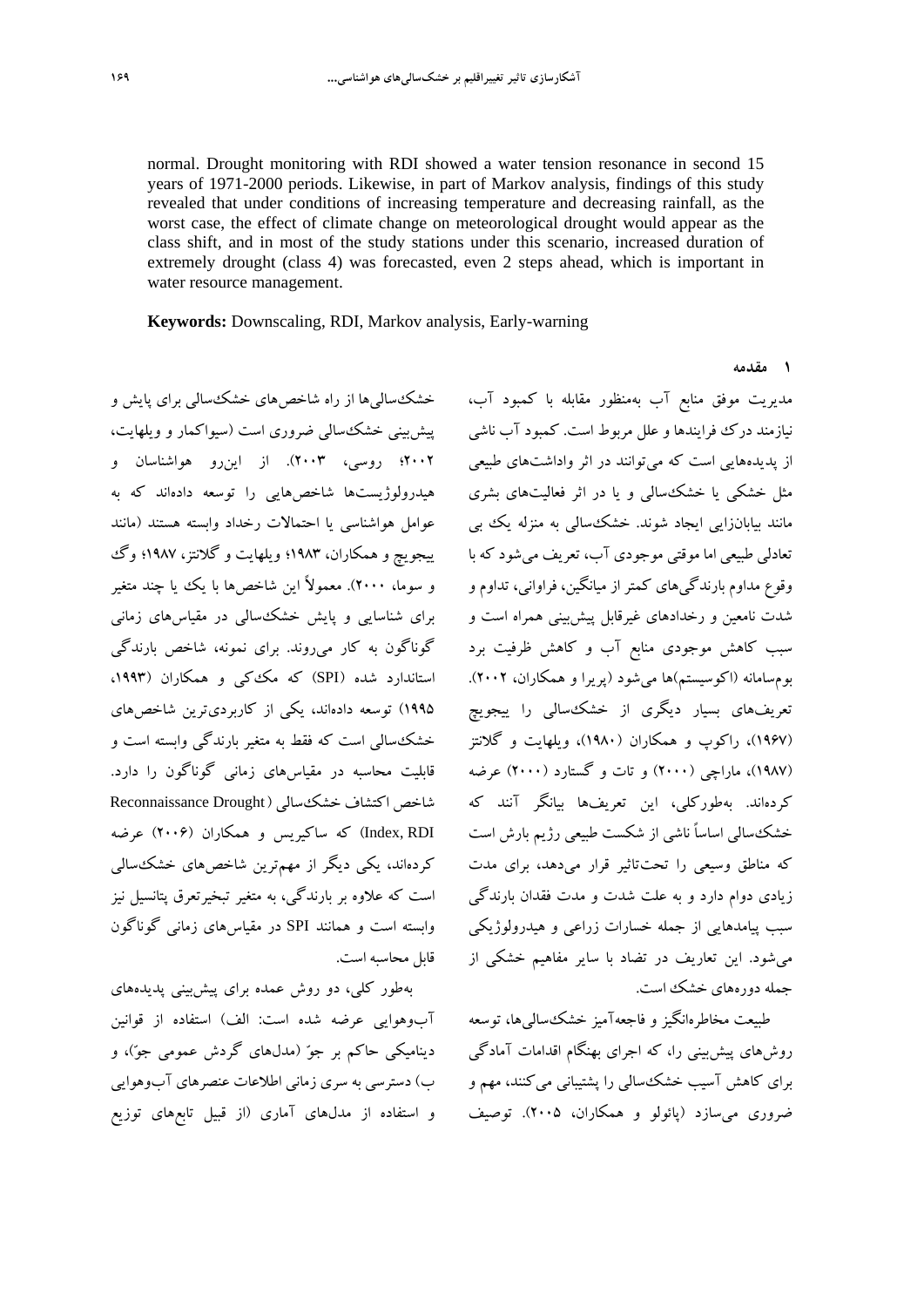احتمالاتي، مدلهاي تصادفي و زنجيره ماركوف) (يوسفي و همكاران، 1386). متداولترين مدل آماري براي مدلسازي و پيشبيني كيفي متغيرهاي محيطي، روش زنجيره ماركوف است كه براي پيشبيني عنصرهاي گوناگون محيطي (بارش، رواناب، عملكرد زراعي و مرتعي، تبخيرتعرق پتانسيل، عمق آبهاي زيرزميني و مانند آن) مورد استفاده قرار گرفته است (براي مثال، بانيك وهمكاران، 2002؛ كامبل و باتس، 2001؛ كريستال، 2003). لهاني و لگانتن (1997) و لهاني و همكاران (1998) روشن ساختند كه زنجيره ماركوف روش سودمندي براي توسعه يك سامانه پيشآگاهي براي مديريت خشكسالي است. اين محققان از زنجيره ماركوف ناهمگن براي استخراج مشخصههاي خشكسالي و ارزيابي دورههاي خشك از روي سري تاريخي PDSI در دو منطقه اقليمي در ايالت ويرجينيا استفاده كردند. قمقامي و بذرافشان (1390) بر مبناي شاخص بارندگي استاندارد شده (SPI (در مقياس زماني 6 ماهه (براي دوره آماري 2005-1976) از مدل زنجيره ماركوف مرتبه اول براي پيشبيني يك تا سه گام به جلو خشكسالي در گستره ايران استفاده كردند.

طي قرن اخير دماي سطح زمين به علت افزايش انتشار گازهاي گلخانهاي بهطور چشمگيري افزايش يافته است. بهطوركلي، اثرات تغيير اقليم متنوع است و از نظر شدت، تداوم و گستره مكاني بهطور منطقهاي و حتي محلي متغير است. تغيير اقليم ميتواند سبب شدت چرخه هيدرولوژيكي جهاني شود و فراواني وقايع حدي را افزايش دهد (هيسدال و تالاكسن، 2000؛ لوكاس و همكاران، 2008). تغيير متغيرهاي اقليمي (از جمله دما و بارندگي) در اثر تغيير اقليم سبب تغييراتي در شدت و فراواني خشكساليها خواهد شد (كبات و همكاران، 2002؛ لي و همكاران، 2009). طبق چهارمين گزارش ارزيابي IPCC بيشتر مدلهاي گردش كلي جو- اقيانوس (AOGCMs (افزايش خشكي در مناطق وسيعي از عرضهاي جغرافيايي مياني و بالا را پيشبيني ميكنند (IPCC، 2007(. بنابراين ميتوان انتظار داشت كه

فرضهاي سناريوهاي گوناگون اقليمي (تغييرات افزايشي و كاهشي و يا ثبات نرمالهاي اقليمي) در پايش خشكسالي نمود يابد و در تحليل ماركوف به شكل تغيير در مقادير احتمالات انتقال و يا تغيير طبقات پيشآگاهي شده بروز كند. در اين تحقيق با هدف پايش تاثير تغيير اقليم بر خشكساليهاي هواشناسي به بررسي اثرات ناشي از فرضيات سناريوهاي گوناگون اقليمي بر پيشآگاهيهاي حاصل از تحليل ماركوف در ايستگاههاي منتخب شمال غرب ايران پرداخته ميشود. براي اين منظور ابتدا با بهكارگيري يك مولد وضع هوا كه داراي ساختاري ناپارامتري است، به شبيهسازي متغيرهاي اقليم چشمانداز شامل ميانگين دماي ماهانه و مجموع بارندگي ماهانه پرداخته و پس از محاسبه نمايه خشكسالي RDI براساس قاعده زنجير ماركوف اقدام به برآورد طبقات پيشآگاهي شده و احتمالات متناظر تا سه گام بهجلو شده است. در بخشهاي بعدي روش كار تحقيق و نتايج و بحث آورده شده است.

## **2 مواد و روشها**

اين تحقيق روي هفت ايستگاه اقليمشناسي در شمال غرب ايران صورت گرفت كه مشخصات ايستگاهها در جدول 1 آورده شده است. با توجه به اينكه براي محاسبه شاخص اكتشاف خشكسالي بايد به اطلاعات مجموع بارندگي و دماي ميانگين در مقياس ماهانه دسترسي داشت، براي هركدام از ايستگاهها از سايت سازمان هواشناسي كل كشور، اين اطلاعات در مقياس ماهانه دريافت و دوره آماري پايه مشترك همه آنها دروه آماري 2000-1971 در نظر گرفته شد. براي آگاهي از ميزان تغييرات اقليمي، از خروجي مدلهاي بزرگمقياس گردش كلي جو استفاده شده كه خروجي آنها در مقياس ماهانه از سايت CCCSN قابل دريافت است. خروجي سه مدل تحت سه سناريو براي ارزيابي اثر اين تغييرات بر خشكسالي هواشناسي برآورد شد. در جدول 2 اين تغييرات براي دما برحسب اختلاف از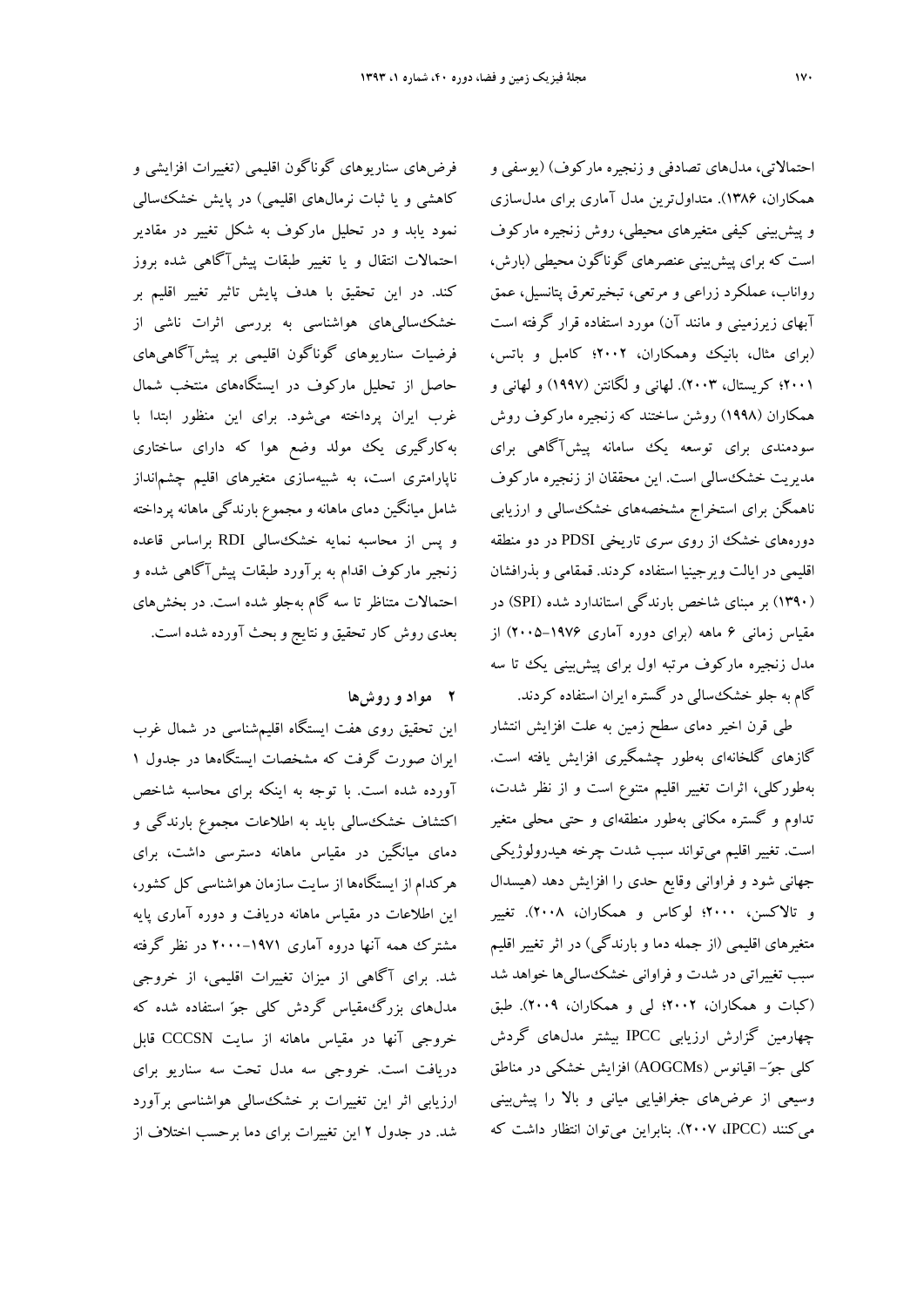نرمال به درجه سلسيوس و براي بارندگي برحسب اختلاف از نرمال به درصد بهصورت متوسط براي منطقه شمال غرب كشور آورده شده است. اين تغييرات مبتني بر تغييرات نرمال دوره اقليمي -2011 2040 از دوره پايه 2000-1971 است. مشاهده ميشود كه تغيير در دماي هوا در همه موارد و در بارندگي در برخي موارد براساس مدلها پيشبيني ميشود كه معنيدارترين اين تغييرات براي سناريوي 1B مدل 3HADCM و سناريوي B1A مدل G-ECHO بهدست آمد.

# **1-2 روش ريزمقياسنمايي**

براي پايش پديده خشكسالي در چشمانداز آتي بايد به سريهاي زماني دسترسي داشت. از آنجا كه مدلهاي گردش كلي جو داراي قدرت تفكيك كمي هستند، محققان از روشهاي ريزمقياسنمايي استفاده ميكنند. اين روشها در شبيهسازي رخداد زمان *t* معمولا عدم قطعيت زيادي دارند، اما در شبيهسازي پارامترهاي درازمدت قابل اعتماد و كاربردياند. در اين تحقيق از يك روش ناپارامتري مبتني بر يك مولد تصادفي دادههاي هواشناسي استفاده شده است كه در ادامه ساختار آن تشريح ميشود. اساس كار شبيهساز دادههاي هواشناسي در اين تحقيق، روش برآوردگر هسته تابع چگالي احتمال ( Density Kernel KDE ,Estimator (دادههاي مشاهده شده است كه فقط به علت سادگي و كمپارامتر بودن ميتواند مورد توجه باشد (شارما، 1996). اين روش را قمقامي و بذرافشان (1390) بهطور كامل تشريح كردهاند. در روش KDE روي مشاهده *i*اُم (*n1,...,=i , xi*(، يك تابع چگالي احتمالي به مركزيت آن مشاهده قرار ميگيرد و سهم هر مشاهده در برآورد چگالي احتمال مشاهده *i* با اين تابع هسته چگالي تعيين ميشود. پارامتر تاثيرگذار در اين تابع، عرض نوار است و به لحاظ تعبير رياضي پهنايي در محور افقي است كه تغييرات تابع در آن پهنا ناچيز است. صورتهاي گوناگوني از تابعهاي هستهاي در منابع گوناگون مورد استفاده قرار گرفته

است كه متداولترين نوع آنها تابع هستهاي نرمال استاندارد است. بهصورت تحليلي ثابت شده است كه نوع تابع هستهاي، نقش تعيينكنندهاي در عملكرد روش ندارد (راجاگوپالان وهمكاران، 1997؛ ديناردو و توبيس، 2001). بر اين اساس مشاهداتي كه نزديكتر به مشاهده *x* باشند سهم بيشتري دارند. بنابراين *n* تابع هستهاي نرمال روي *n* مشاهده مستقل براي تعيين منحني چگالي احتمال قرار ميگيرد. همچنين تعيين مقدار مناسب عرض نوار از اهميت زيادي دارد.

سيلورمن (1986) رابطهاي تحليلي براي برآورد عرض نوار بهينه عرضه كرد. براي توليد دادهها ابتدا ماتريس مقادير ماهانه متغيرهاي هواشناسي براي هر ماه از فايل اصلي فراخواني ميشود. با توجه به اينكه سري زماني دادههاي ماهانه ناهمگن و داراي روند هستند، بنابراين مدل بهطورمجزا بر هر ماه برازش مييابد. بنابراين 12 ماتريس پيش رو است كه ستونهاي آنها متغيرها و سطرهاي آنها  $k = 1,...,12$  كه  $X_{i,j}^k$  كه  $X_{i,j}^k$  , مقادير ماه معين است: شاخص ماه و *i* و *j* بهترتيب شاخصهاي سري زماني و متغير هواشناسي هستند. در اين تحقيق متغيرهاي مدنظر، متوسط ماهانه دماي هوا و مجموع ماهانه بارندگي هستند. مقدار عرض نوار نيز به روش پيشگفته در هر ماه محاسبه ميشود. روند شبيهسازي در ادامه آمده است: ابتدا بهطورتصادفي يكي از هستههاي نرمال استاندارد انتخاب ميشود و ميانگين آن هسته نرمال كه يكي از سطرهاي ماتريس فوق است درحكم بردار پايه درنظر گرفته ميشود. لازم به ذكر است در انتخاب يكي از هستههاي نرمال، احتمال انتخاب هر بردار معادل *<sup>n</sup>* <sup>1</sup> است و سپس با محاسبه احتمال تجمعي و مقايسه با عدد تصادفي بين صفر و يك، يكي از هستههاي نرمال براي ادامة شبيهسازي درنظرگرفته ميشود. سپس از رابطة (1)، بردار جديد بهدست ميآيد:

$$
\begin{array}{l}\ (z_{m_i}^k\quad \ \ z_{m_i}^k\quad \cdots\quad \ \ z_{m_p}^k)=\\ (x_{i_i}^k\quad \ \ x_{i,\tau}^k\quad \cdots\quad \ \ x_{i,p}^k)+h(\sigma_i^k\quad \ \ \sigma_{\tau}^k\quad \cdots\quad \ \ \sigma_p^k)W_t\end{array}\eqno(\text{1})
$$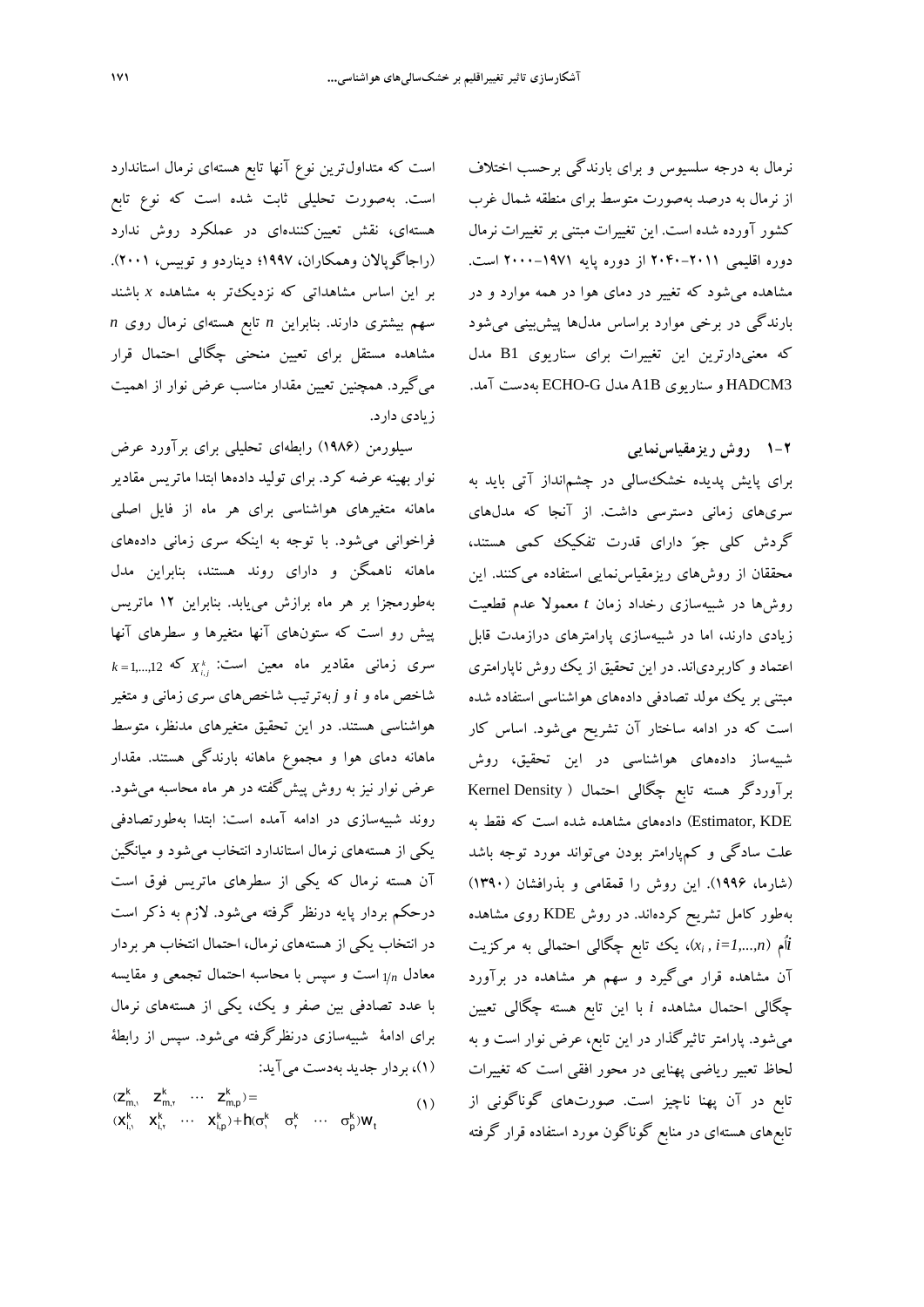در اين رابطه انحراف معيار دادهها، *z* بردار شبيهسازي شده، *m* شماره سطر در ماتريس شبيهسازيشده است كه مقدار نهايي آن بهطوردلخواه از سوي كاربر تعريف ميشود. *i* شاخص سطري است كه بهصورت : *<sup>t</sup>* نيز متغير تصادفي كه تصادفي انتخاب شده است. *w wt* و از تابع توزيع نرمال استاندارد بهدست ميآيد. پس از شبيهسازي بردار مدنظر، روند پيشگفته تا شبيهسازي طول آماري دلخواه ادامه مييابد. همانطور كه گفته شد، تنها پارامتر قابل محاسبه در روند شبيهسازي فوق، پارامتر عرض نوار است كه در اين تحقيق با روش سيلورمن (1986) برآورد شده است.

مولد هواشناسي به تنهايي قادر به شبيهسازي اقليم پيشرو نيست. در واقع اگر فرض شود كه اقليم در آينده هيچ تغييري نميكند ميتوان به خروجي مولد بسنده كرد. اما فرض تغيير اقليم در اثر افزايش غلظت گازهاي گلخانهاي محققان را ملزم به ريزمقياس كردن اين تغييرات ميكند. در اين تحقيق از يك ضابطه براي توليد سريهايي كه برخي ويژگيهاي آن برجستهتر شده است (به عبارتي رخدادهاي گرمتر يا پربارانتر تكرار شوند) استفاده شده است. معيار اين برجستگيها را كاربر براساس خروجي مدل بزرگ مقياس تعيين ميكند. بنابراين ورودي اين ضابطه عبارت است از سري زماني مشاهداتي و خروجي مدل بزرگمقياس. با توجه به ماهيت نيمهتصادفي اين ضابطه، به تنهايي نميتوان از آن براي شبيهسازي منطقهاي تغييراقليم استفاده و بهطور حتم بايد در كنار آن يك مولد هواشناسي اجرا شود. بهطوريكه در ابتدا اين ضابطه روي سري مشاهدهشده يا تاريخي اجرا و خروجي آن براي توليد يك سري كاملاً تصادفي و منطبق بر سناريوهاي اقليمي وارد مولد هواشناسي ميشود. شيوه كار اين روش بهطور كامل در شريف و برن (2006) آورده شده است. شكل ضابطه بهصورت رابطه (2) است:

$$
I_w^i = INT\left\{ n \times (1 - r^{S_w^i}) \right\} + 1 \tag{Y}
$$

*I* مقداري صحيح بين 1 تا *n* است. *<sup>w</sup>* كه در آن، *<sup>i</sup>* فرض ميشود براي *n* سال مشاهدهشده سري جديدي با برجسته شدن بعضي ويژگي ها و با طول *n* ميخواهد ساخته شود. براي هر دوره (براي مثال ماه) پس از مرتب كردن مقادير آن دوره و رتبهدهي به آنها، مقدار بهدست آمده از تابع فوق از سري قديمي بازگردانده ميشود و در حكم مقدار جديد دوره معين در سال *i* به حساب ميآيد. در رابطه فوق *r* عددي تصادفي بين صفر و يك است كه با ايفاي نقش خود ماهيت اين *i* تابع را تصادفي ميكند. پارامتر *<sup>S</sup>* به منزله پارامتر شكل *<sup>w</sup>* (Shape parameter) در منابع از آن ياد شده است كه نقشي كليدي را در اين تابع ايفا ميكند. مقدار اين پارامتر و يا جهت تغييرات آن نشانهنده تمايل دوره جديد به گرمتر شدن و يا سردتر شدن و يا پرباراني و كم باراني است. تعيين مناسب مقدار پارامتر شكل براي رسيدن به هدف موردنظر در سري جديد از اهميت زيادي دارد. قمقامي وهمكاران (1389) دريافتند كه جايگذاري مقادير بزرگتر از يك براي دماي هوا و بزرگتر از 0/9 براي بارندگي براي پارامتر شكل منجر به توليد سريهايي با نرمال بزرگتر از نرمال مشاهدهشده (به عبارتي سريهاي گرمتر و پربارانتر) و دامنه كوچكتر از مقادير فوق منجر به توليد سريهايي با نرمال كوچكتر از نرمال تاريخي (به عبارتي سريهاي سردتر و كمبارانتر) ميشود. با توجه به دوبعدي بودن پارامتر شكل، مقدار آن ميتواند براي هر دورة هر سال متفاوت باشد كه اين موضوع به توليد سناريوهايي با تابستانهاي گرمتر و ساير فصول بدون تغيير و يا زمستانهاي كم بارانتر و برعكس كمك ميكند. خروجي اين روش درحكم ورودي مولد هواشناسي در نظر گرفته ميشود و بهاينترتيب تغييرات اقليمي اعمال شده بر سري مشاهده شده با توجه به ساختار مولد هواشناسي به سري شبيهسازي شده انتقال مي بابد.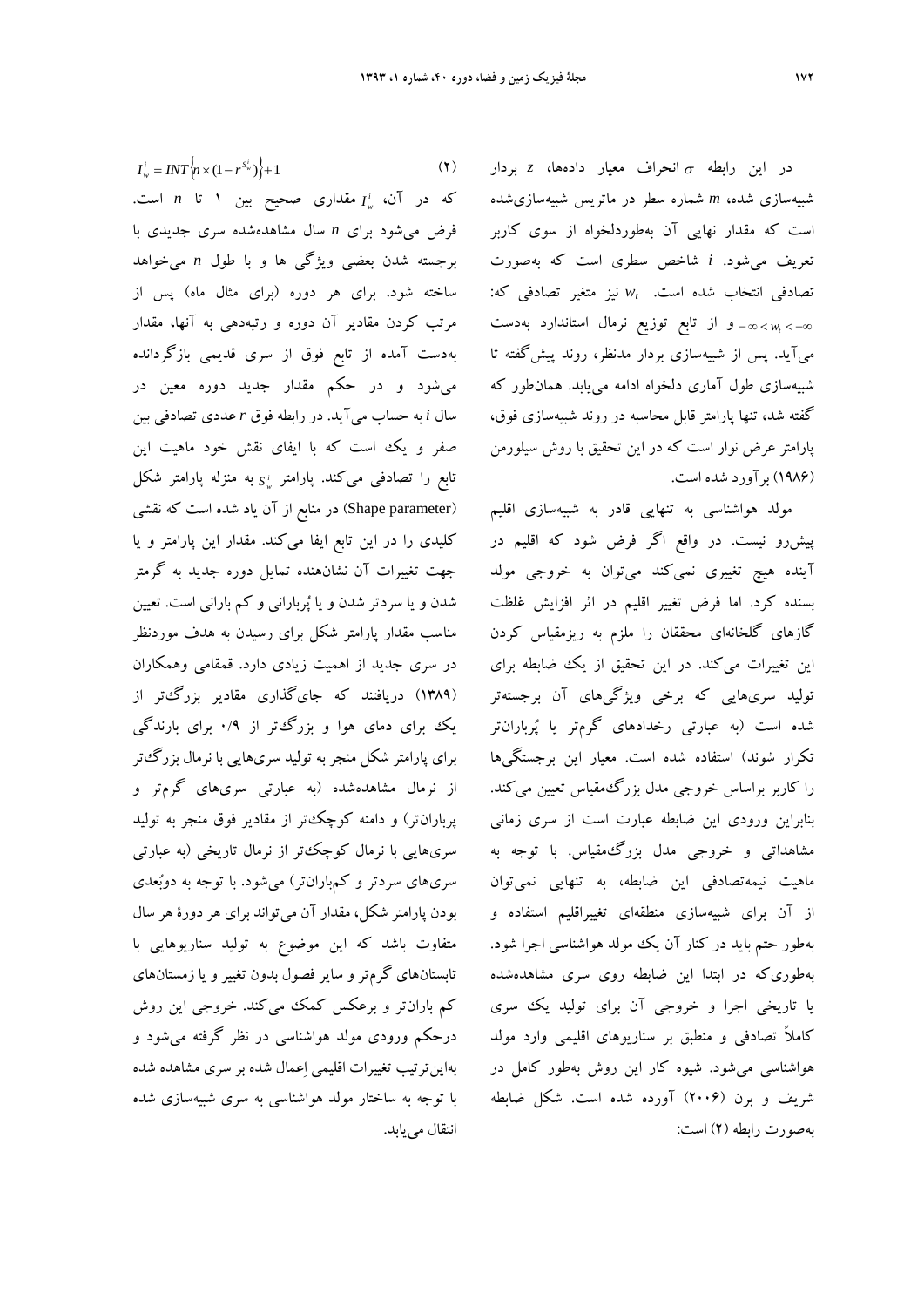| متوسط دمای هوا<br>(درجه سلسيوس) | متوسط بارندگی<br>(میلمی متر)             | ارتفاع ايستگاه<br>(متر) | عرض جغرافيايي<br>(درجه-دقيقه)                   | طول جغرافيايي<br>(درجه-دقيقه) | کد استگاه | نام ایستگاه  | شمار ه  |
|---------------------------------|------------------------------------------|-------------------------|-------------------------------------------------|-------------------------------|-----------|--------------|---------|
| 1.77                            | 3717                                     | 17V4/V                  | $\mathbf{r} \circ - \mathbf{v} \cdot$           | $2\lambda - 2\tau$            | 2.5V      | همدان– نو ژه | ١       |
| 12/77                           | 27.717                                   | 1411/7                  | $\tau z - \tau v$                               | $2V - 19$                     | 2.477     | کر مانشاہ    | ۲       |
| 17/29                           | YVY/92                                   | ۱۳٦۱                    | $\mathsf{r}_{\Lambda}$ - 0                      | $27 - 11$                     | 2.11      | تبريز        | ٣       |
| $1.1\%$                         | $rrrr/\cdot 7$                           | 1410/9                  | $\mathbf{r} \mathbf{v} - \mathbf{r} \mathbf{r}$ | $20 - 0$                      | 2.117     | ار و میه     | ٤       |
| $\mathbf{Y}^{\prime}$           | EVM/4T                                   | 1444/2                  | $ro - r \cdot$                                  | $2V - \cdots$                 | 2.1       | سنندج        | $\circ$ |
| 17/0V                           | <b>٣٢٨/٤٧</b>                            | 17V4/Y                  | $57 - 10$                                       | $0 \cdot - \cdot r$           | 2.5       | قزوين        | ٦       |
| 1.77                            | $\mathbf{r} \cdot \mathbf{r}/\mathbf{v}$ | ۱٦٦٣                    | $\mathbf{r} - \mathbf{r}$                       | $2\lambda - 79$               | 2.179     | ز نجان       | ٧       |

**جدول .1** مشخصات جغرافيايي و اقليمي ايستگاههاي اقليمشناسي تحت بررسي در اين مطالعه.

**جدول .2** تغييرات اقليمي برگرفته از سايت CCCSN دوره 2040-2011 نسبت به دوره -1971 .2000

| <b>B1</b>    |                          | A2              |                          | A1B             |           | سناريو                       |
|--------------|--------------------------|-----------------|--------------------------|-----------------|-----------|------------------------------|
| دمای میانگین | بارندگی                  | دمای میانگین    | بارندگی                  | دمای میانگین    | بارندگی   | نوع متغير<br>مدل بزرگ مقیاسَ |
| $+1/7$       | $+0/2$                   | $+1/\mathbf{r}$ | ٠                        | $+1/7\Lambda$   | $-1$      | HADCM3                       |
| $+1/7$       | $+\mathbf{Y}/\mathbf{Y}$ | $+1/\tau$       | $-\mathbf{r}/\mathbf{1}$ | $+1/\mathbf{r}$ | $+1/\tau$ | CGCM3T63                     |
| $+1/7$       | $-\mathbf{Y}/\mathbf{Y}$ | $+1/22$         | $-\tau/0$                | $+1/2$          | $-0/2$    | <b>ECHO-G</b>                |

**2-2 پايش خشكسالي** 

نمايه RDI را اولينبار ساكيريس و همكاران (2006) محاسبه كردند و برخلاف ساير نمايههاي هواشناسي همانند SPI كه فقط از متغير بارندگي استفاده ميكنند، علاوه بر بارندگي از متغير تبخيرتعرق پتانسيل نيز براي برآورد شاخصي از پديده خشكسالي استفاده ميكند. تبخيرتعرق پتانسيل از روش ترنتوايت برآورد ميشود كه فقط وابسته به دماي متوسط ماهانه است. بنابراين متغيرهاي لازم براي برآورد شاخص اكتشاف خشكسالي عبارتانداز متوسط دماي ماهانه و مجموع بارنگي ماهانه. RDI بهصورت نسبت بين بارندگي و تبخيرتعرق پتانسيل محاسبه ميشود، بهطوريكه در صورت كسر ورودي رطوبت و در مخرج خروجي رطوبت قرار

ميگيرد. بدينترتيب مقادير كوچك نمايه نشاندهنده رخداد خشكسالي و مقادير بزرگ آن نشاندهنده رخداد ترسالي است. براي محاسبه اين نمايه، همانند نمايه شاخص بارندگي استاندارد شده در ابتدا بارش و تبخيرتعرق پتانسيل با تعيين مقدار پنجره متحرك (*j*(، بهصورت تجمعي محاسبه و سپس كميت *a* تعريف ميشود (رابطه (3)):

$$
a_{k} = \frac{\sum_{i=k-j+1}^{k} P_{i}}{\sum_{i=k-j+1}^{k} P_{i} E T_{i}}, k = j : K, K = 12 \times n
$$
 (7)

سپس لگاریتم طبیعی 
$$
a_k
$$
محاسبه و نمایه *RDI* با تعریف  
رابطه (۴) بەدست می آید:  

$$
RDI_k = \frac{y_k - \overline{y}}{\hat{\sigma}}
$$
 (۴)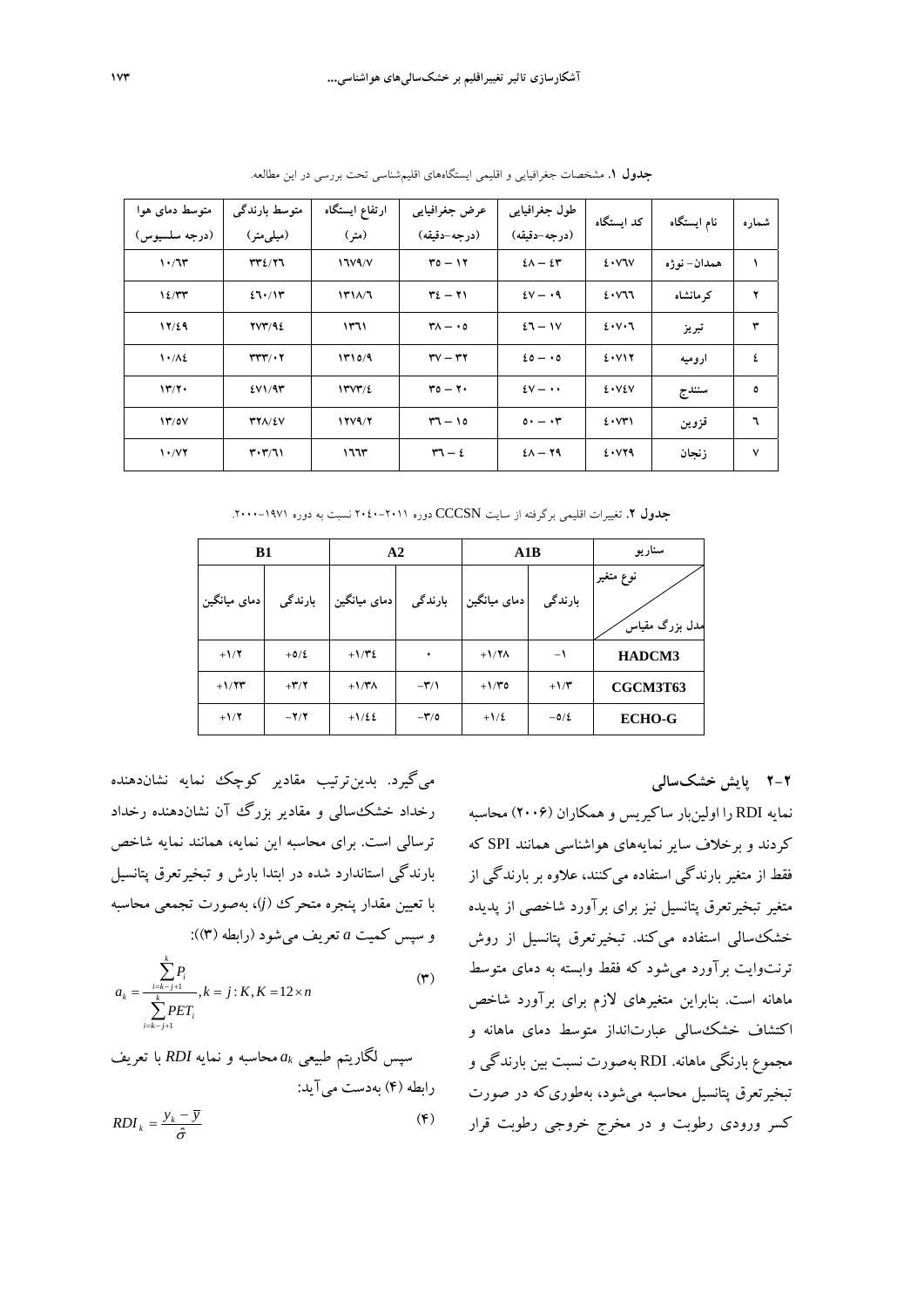سادهترين و پركاربردترين شكل زنجيره ماركوف، شكل مرتبه اول است كه در آن احتمال حالت آتي سامانه صرفاً به حالت فعلي آن بستگي دارد و به نوعي احتمال شرطي نيز محسوب ميشود. شكل رياضي يك زنجيره ماركوف مرتبه اول *s* حالتي بهصورت رابطه (5) (ويلكز، 2011):

$$
P_{i,j} = P\{X_{i+1} = j | X_i = i\}
$$
 (2)

و ماتريس احتمال انتقال آن بهصورت رابطه (6) نشان داده ميشود:

$$
P = [p_{i,j}] = \begin{bmatrix} p_{1,1} & p_{1,2} & \dots & p_{1,s} \\ p_{2,1} & p_{2,2} & \dots & p_{2,s} \\ \vdots & \vdots & \ddots & \vdots \\ p_{s,1} & p_{s,2} & \dots & p_{s,s} \end{bmatrix}
$$
 (9)

كـــه در آن، *j,Pi* احتمـــال انتقـــال از حالـــت *i*اُم در زمـــان *t* به حالت *j*اُم در زمان *+1t* اسـت. ويژگـي ايـن مـاتريس آن اسـت كـه مجمـوع عنصـرهاي واقـع بـرهـر سـطر آن برابـر يك است. با توجه به اينكه بـين مقـادير متـوالي يـك سـري زماني ممكن است وابسـتگي هرچنـد نـاچيزي وجـود داشـته باشــد، لازم اســت قبــل از اجــراي مــدل مــارك وف ميــزان معنيداري اين وابستگيهـا آزمـون شـود. در ايـن تحقيـق از آزمون «توان دوم خي» ( <sup>2</sup> ( براي بررسي ميـزان معنـيداري استفاده شده است. فرضيه صفر (H0) در ايـن آزمـون حـاكي از استقلال زمـاني سـري دادههـا و فـرض يـك (1H (حـاكي از وجود وابستگي زماني از مرتبه يك است. پس از ارزيـابي بـرازش مـدل مـاركوف بـر سـري زمـاني مـيتـوان احتمـال حالتهاي گوناگون سامانه را تا *k* گام زماني بعـد بـر اسـاس رابطه (7) پيشبيني كرد:

$$
P_{i,j}(t, t+k) = [P_{i,j}(t, t+1)]^{k}
$$
 (V)

 *<sup>j</sup> <sup>i</sup>* : احتمال وقوع حالتهاي گونـاگون *k t t P* , كه در آن، ( , ) سامانه در *k* گام زماني بعد است. پس از محاسبه ماتريس (7) محتمل ترين رده شدت خشك سالي در پيشبينيهاي يـك، دو، و سه گام به جلو استخراج شد. كه در آن، *yk* لگاريتم طبيعي *ak* و *y* ميانگين حسابي دورهاي *yk* ها، و <sup>ˆ</sup> نيز انحرافمعيار آنها است. در تحقيق حاضر اين دوره، معادل ماه در نظر گرفته شد. رابطه (4) باعث استاندارد شدن مقادير نمايه ميشود و باعث ميشود كه بتوان رفتار RDI را در يك سري زماني ارزيابي كرد. در اين تحقيق از پنجره متحرك 6 ماهه براي محاسبه نمايه خشكسالي استفاده شده است. بعد از محاسبه نمايه، سري زماني نمايه براي تحليل ماركوف به يك سري گسسته از كُد طبقات تبديل شد كه در جدول 1 كُدگذاري براساس حدود شاخص آورده شده است.

### **3-2 تحليل ماركوف**

براي پيشبيني حالتهاي متفاوت وقوع يك پديده واجد وابستگي زماني ميتوان از مدل زنجيره ماركوف استفاده كرد (سينلار، 1975؛ پائولو و همكاران، 2005). طبق ) *<sup>t</sup>* تعريف، توالي زماني از مقادير يك متغير تصادفي ( *X* ميتواند بهصورت يك زنجيره ماركوف باشد، منوط به اينكه دو شرط زير برآورده شود: اولا،ً هر مقدار از اين متغير متناظر با يك حالت معين باشد، براي مثال اگر *Xt* (*n=t* (برابر با (*s1,..,=i* (*ai* باشد، گفته ميشود كه سري زماني در گام *n*اُم در حالت *ai* قرار دارد. ثانيا:ً هر مقدار از متغير به مقدار يا مقادير بلافصل قبلي سري زماني وابسته باشد كه در اصطلاح به آن مرتبه زنجيره ماركوف ميگويند. رفتار يك زنجير ماركوف با مجموعهاي از احتمالات در گذر از يك حالت به حالتهاي ديگر تعيين ميشود كه به آن احتمالات انتقال يا گذر ميگويند. ماتريسي كه دربرگيرندهي اين احتمالات باشد، ماتريس احتمال انتقال نام دارد. پس يك زنجيره ماركوف با يك مجموعهاي از حالتهاي (*s*(، ) و يك *j,i* يك ماتريس احتمال انتقال بين حالتهاي ( *P* مرتبه معين از وابستگيهاي قبلي تعريف ميشود.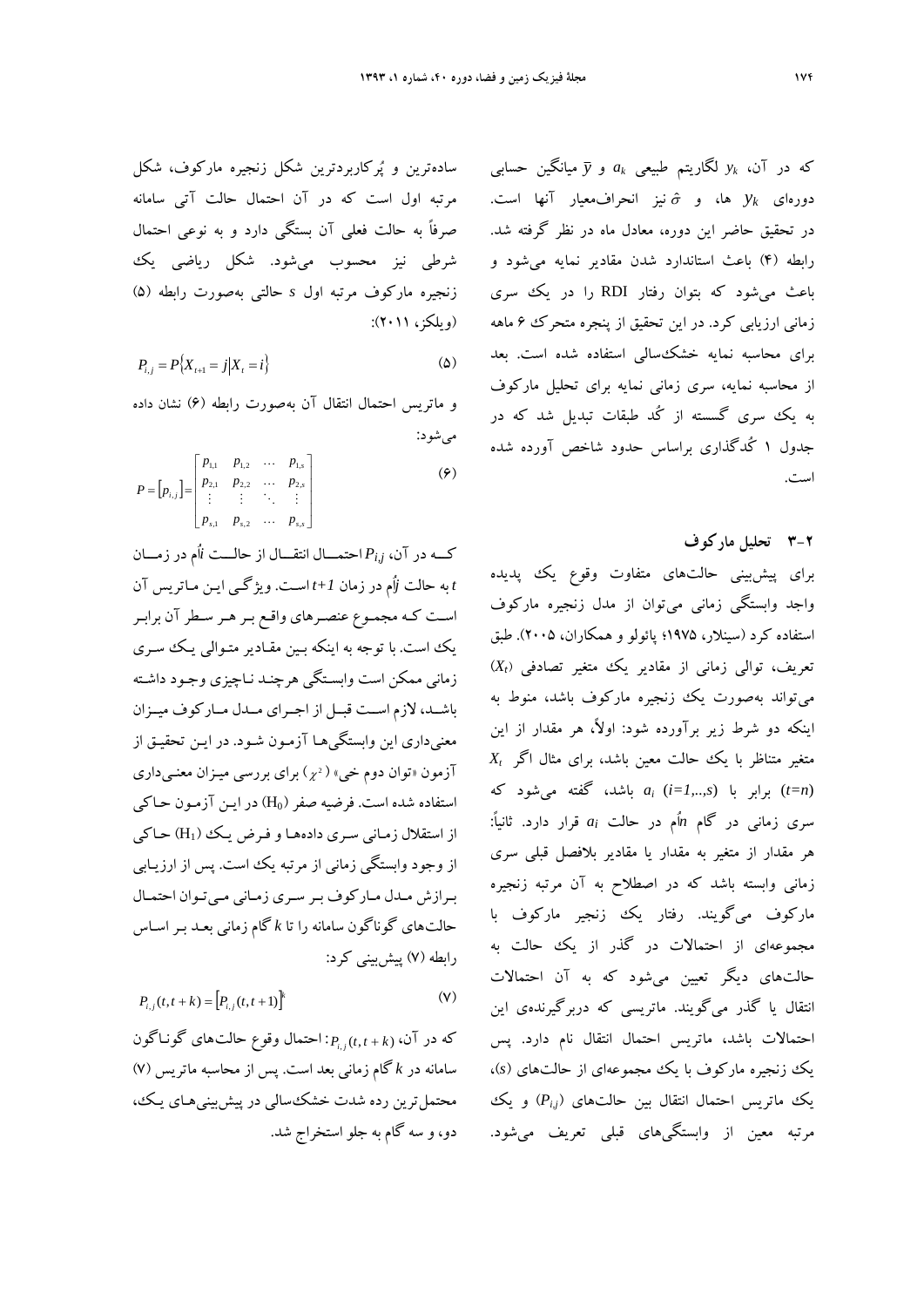| حدود شاخص اكتشاف خشكسالمي | طبقه                    | کد |
|---------------------------|-------------------------|----|
| بزرگتر از ۱-              | نرمال و بالاتر از نرمال |    |
| ۱/۵– تا ۱–                | خشکسالی متوسط           |    |
| ۲– تا ۱/۵–                | خشکسالی شدید            |    |
| کمتر از ۲–                | خشکسالی خیلی شدید       |    |

**جدول .3** طبقهبندي و كُددهي به طبقات نمايه RDI.

**3 نتايج** 

بارندگي ماهانه در قالب نمودار خط نيمساز آورده شدهاست كه نشاندهنده تطابق خوب واريانسها است. شبيهسازي مناسب اين گشتاور كمك ميكند كه دامنه دادههاي سري زماني بهطور معنيداري بزرگ يا كوچك نشود و اين امر در بازسازي رخدادهاي حدي براي مثال، سيل و خشكي و يخبندان و پديدههاي گرمايشي حائز اهميت است.

اجراي روش ريزمقياسنماي ناپارامتري منجر به شبيهسازي مناسب اقليم چشمانداز براساس خروجي مدلهاي بزرگمقياس شد. در جدولهاي 4 و 5 براي ايستگاهها و سناريوهاي منتخب مقادير شبيهسازي شده آورده شده است. در اين جدولها مقدار موردانتظار، مقدار نرمال اقليمي براساس خروجي مدل بزرگمقياس است كه براساس آن مقدار پارامتر شكل با روش كمترين مربعات خطا برآورد شد. با اجراي ضابطه (2) بر دادههاي مشاهده شده و اجراي مولد هواشناسي درنهايت خروجي مدل شبيهساز (ستون آخر) بهدست ميآيد كه هرگونه كاهش يا افزايش در مقادير نرمالهاي اقليمي در آن لحاظ شده است. براساس جدول شماره 2 بيشترين تغييرات براي هر دو متغير دما و بارندگي مربوط به سناريوهاي 1B مدل 3HADCM و .است ECHO-G مدل A1B

از آنجا كه هدف بررسي اثر تغييرات اقليم بر پديده خشكسالي است و تغييرات دو سناريوي دو مدل پيشگفته، معنيدارتر هستند در بخش تحليل ماركوف فقط

نتايج اين تحقيق حاصل از اجراي مولد هواشناسي، پايش نمايه خشكسالي و تحليل ماركوف است. مدل شبيهساز تغييرات اقليمي در شبيهسازي پارامترهاي اقليم توانا ارزيابي شده است. برخي نتايج حاصل از اجراي مدل شبيهساز ناپارامتري در ادامه آمده است. در شكلهاي ۱ و ۲، توزيع سالانه پارامترهاي ماهانه دماي هوا و بارندگي بر اساس دو سري تاريخي (2000-1971) و چشمانداز (2040-2011) آورده شده است. مشاهده ميشود كه دو سناريوي منتخب براي دما، اقليمي گرمتر را پيشبيني كردهاند (شكل -1الف و -1ب)كه در اين نمودارها توزيع سالانه افزايش دماي هوا بهخوبي نشان داده ميشود. همچنين سناريوي B1A مدل G-ECHO طبق جدول 2 كاهش 5/4 درصدي را براي متوسط مجموع بارش پيشبيني ميكند كه اين كاهش مطابق با نمودار شكل 2 در اكثر پارامترهاي ماهانه لحاظ شده است.

در نمودارهاي شكل 3 گشتاور دوم يعني انحراف معيار ماهانه مورد ارزيابي قرار گرفته است. يكي از مزاياي يك مدل شبيهساز مناسب، برگرداندن مناسب واريانسهاي ماهانه است كه مولد هواشناسي پارامتري WG-LARS اين گشتاور را با مقادير P نزديك به صفر توليد ميكند و استفاده از آن را براي دماي هوا محدود ميسازد (قمقامي و همكاران، 1390). دراين دو نمودار، انحراف معيار سري زماني تاريخي نسبت به سري زماني توليد شده دو متغيردماي هوا و مجموع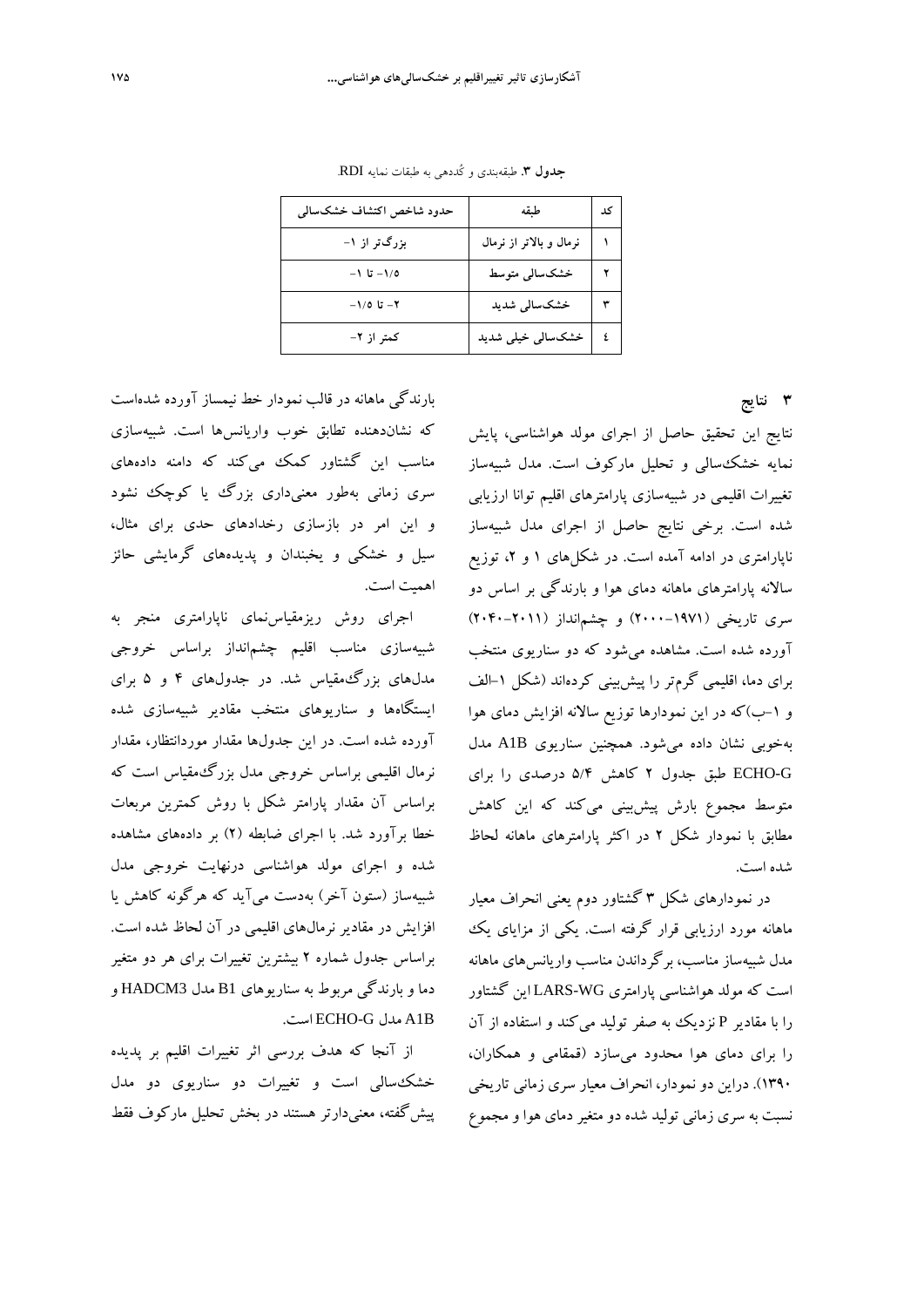بر اساس اين نمايه براي ايستگاه پيشگفته اتفاق افتاده است. همچنين در اواخر سال 1985 و طي سالهاي منتهي به سال 2000 نيز فراواني قابلتوجهي از طبقات 2 و 3 خشكسالي در ايستگاه تبريز به چشم ميخورد. براساس اين نمودار ميتوان تحليل كرد كه نيمه دوم سري زماني پايه يا تاريخي داراي فراواني بيشتري از طبقات خشك سالي ۲، ۳ و 4 نسبت به نيمة اول سري است كه اين به معناي تشديد بحران آب در 15 سال دوم است.

نتايج اين دو شبيهسازي آورده شده است. بعد از شبيهسازي چشمانداز اقليمي پيشرو، نمايه اكتشاف خشكسالي براي هر دو دوره تاريخي و چشمانداز محاسبه شد. در نمودارهاي شكل 4 سري زماني بارندگي، تبخير پتانسيل و نمايه خشكسالي براي دوره 30 ساله و سطوح آستانهاي خشكسالي براي ايستگاه منتخب تبريز آورده شده است. در يك نگاه كلي طي سال\$اي ۱۹۸۹ تا ۱۹۹۲ خشككسالي هاي بسيار شديد با فراواني قابل توجه



**شكل .1** نمودار توزيع سالانه دو سري زماني: سري تاريخي يا مشاهده شده (-1971 2000) و چشم انداز يا شبيهسازيشده با مدل ريزمقياسنما (2040-2011): ايستگاه تبريز، (الف) سري زماني ميانگين ماهانه دماي هوا براساس مدل 3HADCM تحت سناريوي 1B و (ب) سري زماني ميانگين ماهانه دماي هوا براساس مدل G-ECHO تحت سناريوي B1A.



**شكل .2** نمودار توزيع سالانه دو سري زماني: سري تاريخي يا مشاهده شده (-1971 2000) و چشم انداز يا شبيهسازيشده با مدل ريزمقياسنما (2040-2011): ايستگاه تبريز، سري زماني مجموع بارندگي ماهانه براساس مدل G-ECHO تحت سناريوي B1A .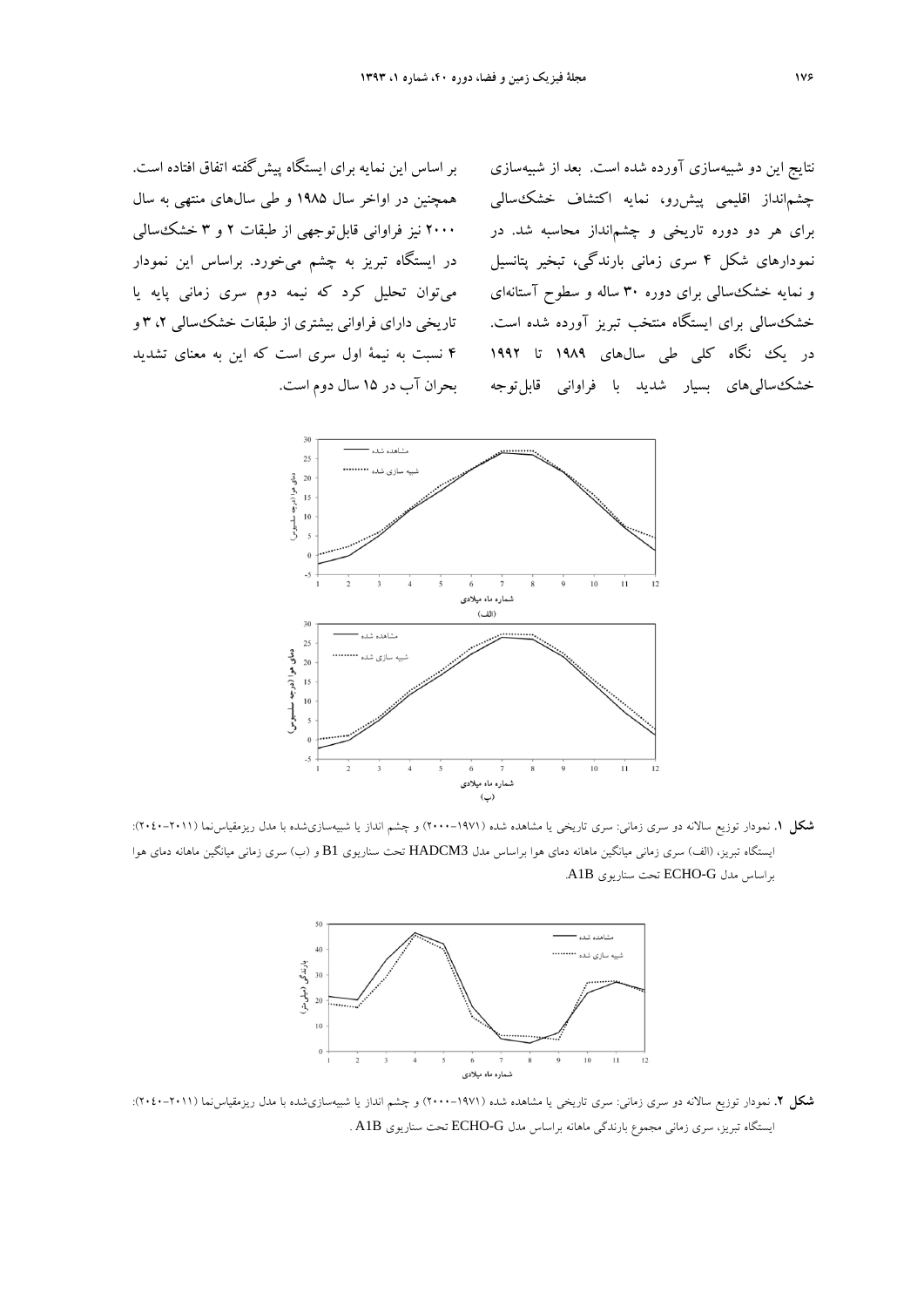به نظر ميرسد، اين افزايش شدت خشكساليها در نيمه دوم بيشتر به علت كاهش ميزان بارندگي است تا افزايش دما. هرچند كه شدت تبخير در نيمه دوم سري اقليمي به علت افزايش دماي هوا كه يك پديده گريزناپذير است، بيشتر و يكنواختتر است. براي ساير ايستگاههاي اقليمشناسي و چشمانداز اقليمي نيز بههمينترتيب مقادير نمايه RDI بهصورت سري زماني محاسبه شد. پس از محاسبه RDI در هريك از ايستگاههاي منتخب، طبقهبندي شاخص (مطابق جدول 3) صورت گرفت. در نتيجه اين طبقهبندي، هريك از ماههاي دوره آماري مورد بررسي و چشمانداز در يكي از طبقههاي نرمال و بالاتر از نرمال (1)، متوسط (2)، خشكسالي شديد (3) و بسيار شديد (4) قرار گرفت. سپس، برازش مدل زنجيره ماركوف مرتبه نخست و 4 حالتي بر سري زماني طبقات RDI با استفاده از آزمون آماری «توان دوم خي» ( 2 آ $\chi^2$ ) مورد بررسي قرار گرفت. نتايج آزمون در سطح اشتباه 5 درصد نشان داد كه زنجيره ماركوف مرتبه نخست برازش قابلقبولي بر سري زماني وضعيت خشكسالي در ايستگاههاي تحقيقاتي دارد. در مرحله بعد، با استفاده از ماتريسهاي احتمال انتقال بهدست آمده در هريك از ايستگاهها، پيشبينيهاي يك، دو، و سه گام به جلو طبق معادله (7) به انجام رسيد. در نهايت نيز،

محتملترين حالت يك، دو، و سه گام به جلو پس از هريك از حالتهاي چهارگانه جدول 3 از روي ماتريس احتمال پيشبينيهاي يك، دو، و سه گام به جلو مشخص شد.



**شكل .3** نمودار انطباق چشمي انحراف معيارهاي ماهانه: ايستگاه اروميه، مدل 63T3CGCM تحت سناريوي 2A،) الف) دماي هوا و (ب) بارندگي.

| خروجي مولد   | پارامتر شکل | مقدار مورد انتظار | $GCM$ خروجی         | نرمال اقليمي | متغیر ہواشناسی |
|--------------|-------------|-------------------|---------------------|--------------|----------------|
|              |             |                   | <b>CGCM3T63-A1B</b> |              |                |
| <b>٣٣٨/٨</b> | 1/4         | <b>٣٣٨/٦١</b>     | $+7.1/T$            | rr2/77       | بارندگی        |
| $11/\lambda$ | Y/O         | 11/9A             | $+1/40$             | 1.77         | دمای هوا       |
|              |             |                   | <b>ECHOG-A1B</b>    |              |                |
| T10/T        | $\cdot$ /91 | T17/T1            | $-7.0/2$            | rr2/77       | بارندگی        |
| 11/97        | $Y/\Lambda$ | 17/17             | $+1/2$              | 1.77         | دمای هوا       |
|              |             |                   | HADCM3-B1           |              |                |
| T01/T        | 1/1V        | $Y_0 Y/Y$         | $+7.0/2$            | rr2/77       | بارندگی        |
| 11/91        | Y/Y         | 11/A <sup>2</sup> | $+1/7$              | 1.77         | دمای هوا       |

**جدول .4** خروجي حاصل از اجراي روش ريزمقياسنما، ايستگاه منتخب همدان- نوژه براي سه مدل تحت سه سناريو.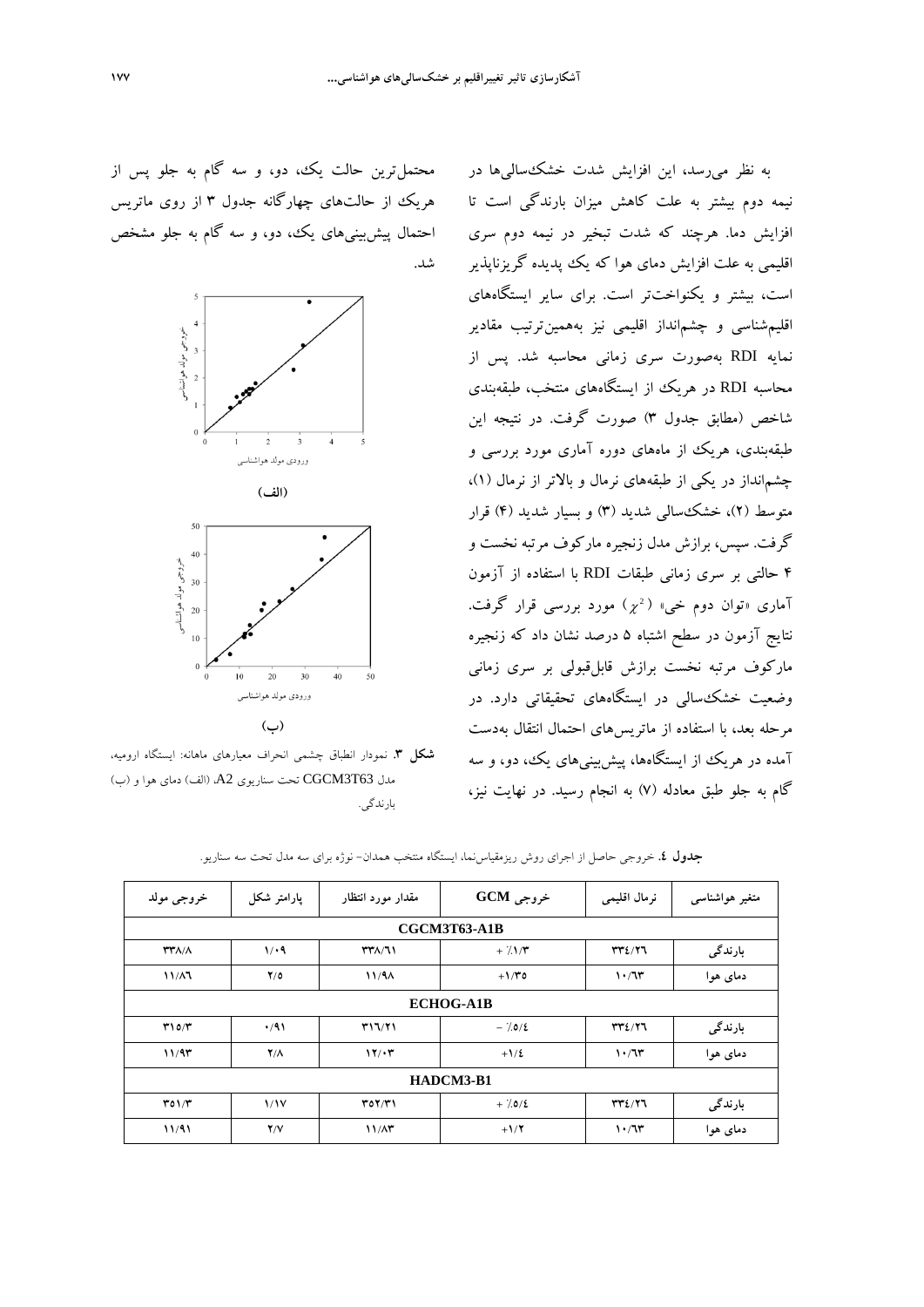

**شكل .4** سري زماني مجموع بارندگي ماهانه (ميليمتر)، تبخير پتانسيل (ميليمتر) و نمايه اكتشاف خشكسالي طي دوره آماري مورد بررسي، تبريز.

جدولهاي 6 تا 10 نتايج پيشآگاهي صورت گرفتـه تـا دو گام زماني و براساس خروجي دو مدل بزرگمقيـاس و سري تاريخي به همراه احتمالات انتقـال آنهـا اسـت. بـراي بررســي و تحليــل مــاركوف ســري زمــاني RDI ابتــدا بــه ويژگــيهــاي مــاركوف ســري زمــاني تــاريخي از نمايــه پرداخته ميشود. در ادامه به بررسـي اثـر تغييـر مولفـ ههـاي اقليمـي بـرايـن پـيشآگـاهيهـا واحتمـالات وقـوع آنهـا ميپردازيم. بهطوركلي نتايج حاصل از تحليل ويژگيهـاي ماركوف عبارت است از:

.1 با فرض حالت اوليه نرمال و بالاتر از نرمال (كد 1)، محتملترين پيشبينيهاي يك، دو، و سه گام به جلو در همه ايستگاههاي منتخب، وضعيت نرمال و بالاتر از نرمال (با احتمال بيش از 80 درصد) است كه اين به معناي وضعيت قريبالوقوع نرمال و بالاتراز نرمال است.

.2 در همه ايستگاههاي مورد بررسي، تداوم وضعيت نرمال در يك سري زماني بيشتر از انواع خشك سالي هاي خفيف، متوسط و شديد است. بهعبارتي، تحليل وضعيت خشكسالي و رسيدن به آستانه نرمال در گام زماني سوم مشاهده شد. به همين علت در سري چشمانداز فقط

پيشبينيهاي تا دو گام بهجلو ارزيابي شد. همچنين انتظار ميرود كه در اقليمهاي مرطوب و بسيار مرطوب تعديل وضعيت خشكسالي و رسيدن به آستانه نرمال زودتر از اقليمهاي خشك و نيمهخشك رخ دهند. بهعبارتديگر درست است كه خشكسالي يك پديده فراگير و متعلق به همه مناطق اعم از كمباران و پرباران است، ولي تداوم و شدت آن در اقليمهاي خشك و نيمهخشك بيشتر از اقليمهاي مرطوب و بسيارمرطوب است (قمقامي و بذرافشان، 1390).

.3 بـه اسـتثناي ايسـتگاههـاي اروميـه و سـنندج محتملتـرين حالتها پـس از حالـت (2) يعنـي خشـكسـالي متوسـط، وضعيت نرمال بود. در ايستگاههاي ذكرشده حالت مشابه با احتمال نزديك به 50 درصد رخ ميدهد. با فـرض رخـداد فعلي خشكسالي متوسط رسيدن به آسـتانه نرمـال از گـام زماني دوم به چشم ميخورد.

.4 با فرض رخداد فعلي خشكسالي شديد (طبقه 3) انتقال به هر 4 حالت در ايستگاههاي گوناگون وجود دارد كه در ايســتگاههــاي همــدان-نــوژه، زنجــان واروميــه،وقــوع حالتهاي مشابه با احتمـال بـين 40 تـا 50 درصـد در گـام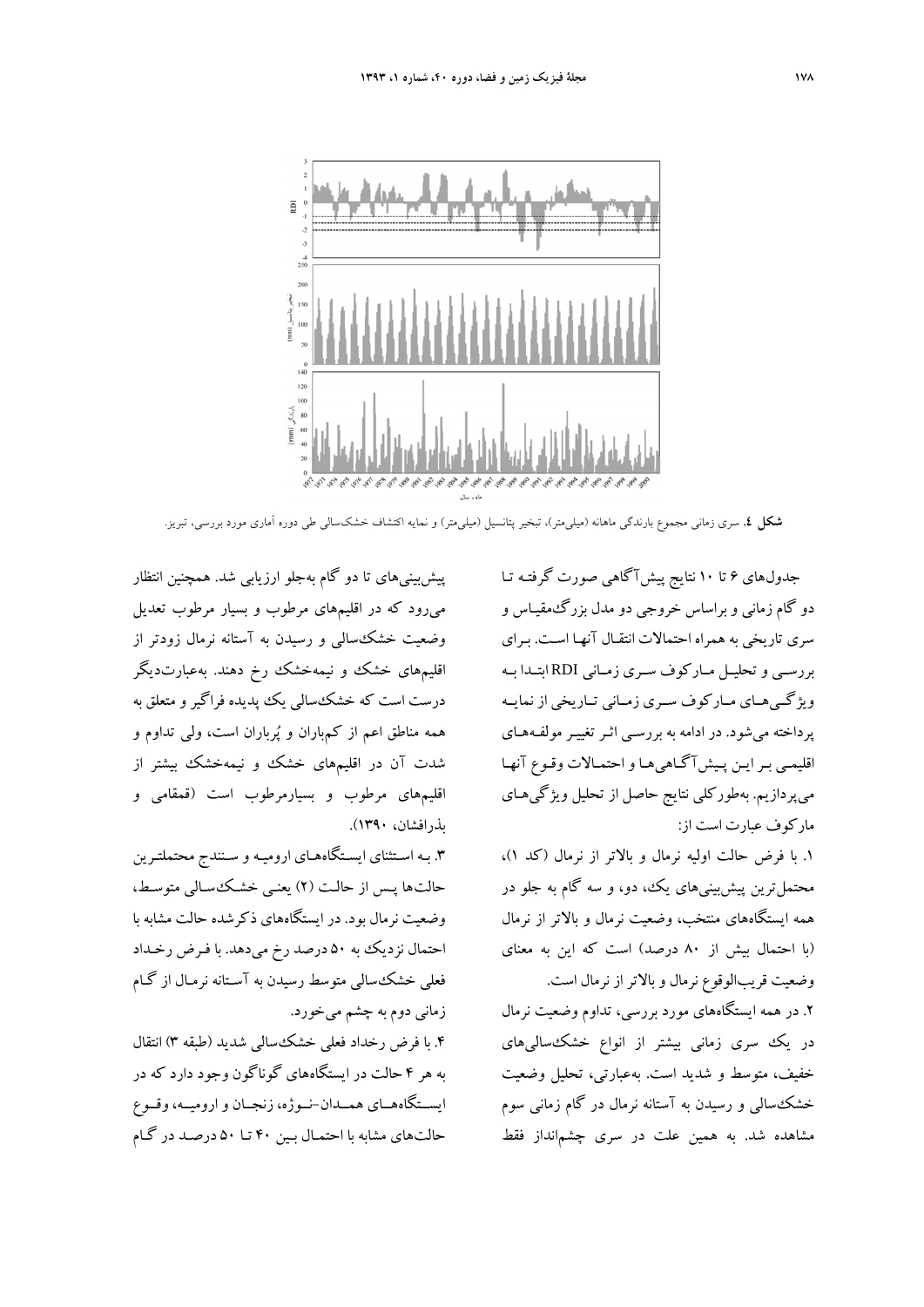زمــاني بعــدي انتظــار مــيرود. بيشــترين تــداوم وضــعيت خشكسالي با وقوع رخداد فعلي خشكسالي بسـيار شـديد يا طبقه 4 همراه است. همانطور كه در جدولهاي 6 تا 10 مشاهده مي شود، محتمل ترين وضعيت پس از يك رخـداد خشكسالي بسيار شـديد، رخـداد مشـابه يـا خشـكسـالي بسيار شديد است (به استثناي ايستگاه اروميـه كـه وضـعيت در يك گام به جلو، طبقه 3 يا خشكسالي شديد اسـت) و اين شرايط در ايستگاه تيريز حتـي تـا دو گـام بـه جلـو نيـز پيش ميرود كه نشاندهندة پتانسيل تـداوم يـك وضـعيت خطرناك خشكسالي است. احتمـالات انتقـال طبقـه 4 بـه طبقه 4 در همه موارد به استثناي ايسـتگاه تبريـز، بـالاي 50 درصـد اسـت. بـهعبـارتي بـا فـرض وقـوع رخـداد فعلـي خشكسالي بسيار شديد، به احتمال بيش از 50 درصـد در ماه آينده اين حالت تجديد ميشود كه از لحـاظ مـديريتي بسيار حائزاهميت است.

در يك اظهارنظر كلي ميتوان وقوع همه حالـتهـا را در يــك گــام بــه جلــو ووقــوع حالــتهــاي نرمــال و خشكسالي بسيار شديد را براي دو گام بهجلـو بـراسـاس اقليم سي سال گذشته انتظار داشت. امـا بـا توجـه بـه تغييـر پارامترهاي نشانگر اقليم منطقه طي دورههاي آتي، ميتوان همچنين انتظار داشت كه طبقات خشكسـالي و احتمـالات وقــوع آنهــا تغييــريابــد. بــهطــوريكــه طبــق ســناريوهاي خوشبينانه كه بارندگي را افزايشي ميدانند (لازم بـه ذكـر است كه همه سناريوهاي همه مدلها نرمـال دمـاي هـوا را افزايشي پيشبيني كردهانـد و فقـط تفـاوت آنهـا در ميـزان تغييرات است)، براساس رفتار نمايه اكتشاف خشـكسـالي كه ورودي در صورت كسر و خروجـي در مخـرج اسـت، انتظار ميرود كه مقادير نمايه مثبـتتـر شـوند كـه ايـن بـه معنـاي كـاهش شـدت تـاثيرپديـده خشـكسـالي اسـت. باوجوداين اثر افزايش دما در همه پـيشبينـيهـا مـيتوانـد تاثير پيش گفته را تا حدي كاهش دهد.

برخي سناريوها نيز شكل افزايشي دماي هوا و كاهشي

بارندگي را در چشمانداز آتي پيشبيني ميكنند كه تاثير آن بدون شك برخشكساليها بهصورت كاهش ورودي رطوبت و افزايش خروجي رطوبت نمايان ميشود و نتيجه نهايي آن افزايش شدت خشكسالي متناظر با ميزان تغييرات است. به هر صورت بررسي چرايي تاثير سناريوها بر پديده خشكسالي از حوصله اين بحث خارج است و در اينجا فقط به نتيجه نهايي ناشي از تعامل رفتار دو متغير مهم دماي هوا و بارندگي بر تغييركردن يا نكردن ردهها در گامهاي پيشرو و ميزان احتمال انتقال آنها و بهطوركلي به آشكارسازي اثر تغيير اقليم بر پديده بسيار مهم و مديريتي خشكسالي پرداخته ميشود. با توجه به اينكه اثر برخي از اين تغييرات استخراج شده از سناريوها بر پارامترهاي مورد بحث به لحاظ آماري ممكن است معنيدار نباشد، همانطور كه ذكر شد، در جدولهاي آورده شده فقط به نتايج دو سناريو كه تغييرات معني- دارتري را طي 30 سال آينده نسبت به 30 سال پايه همراه داشتهاند، بسنده شده است.

در ايستگاه سنندج سناريوي 1B مدل 3HADCM اثر افزايشي بارندگي را به شكل انتقال رده 4 به رده نرمال در يك گام به جلو و با احتمال معادل ۱٬۳۳۳ نشان ميدهد كه بسيار محسوس به نظر ميرسد. اين در حالي است كه سناريوي B1A مدل G-ECHO اثر توامان كاهش بارندگي وافزايش دما را به شكل تغييررده در يك گام به جلوي حالت فعلي خشكسالي شديد، از خشكسالي متوسط به خشكسالي بسيار شديد شبيهسازي ميكند. بهعبارتديگر درصورت صحت سناريوي پيشگفته پس از ردهههاي ٣ و ۴، انتظار وقوع شرايط خشكسالي بسيار شديد يا 4 با احتمال قابلقبول وجود دارد. ميتوان گفت كه با توجه به اثر تشديدي توأم سناريوي پيشگفته مدل G-ECHO بر خشكسالي (افزايش دما و كاهش بارندگي)، اثرات اين سناريو بر خشكساليها طبق نمايه اكتشاف خشكسالي شديدتراست.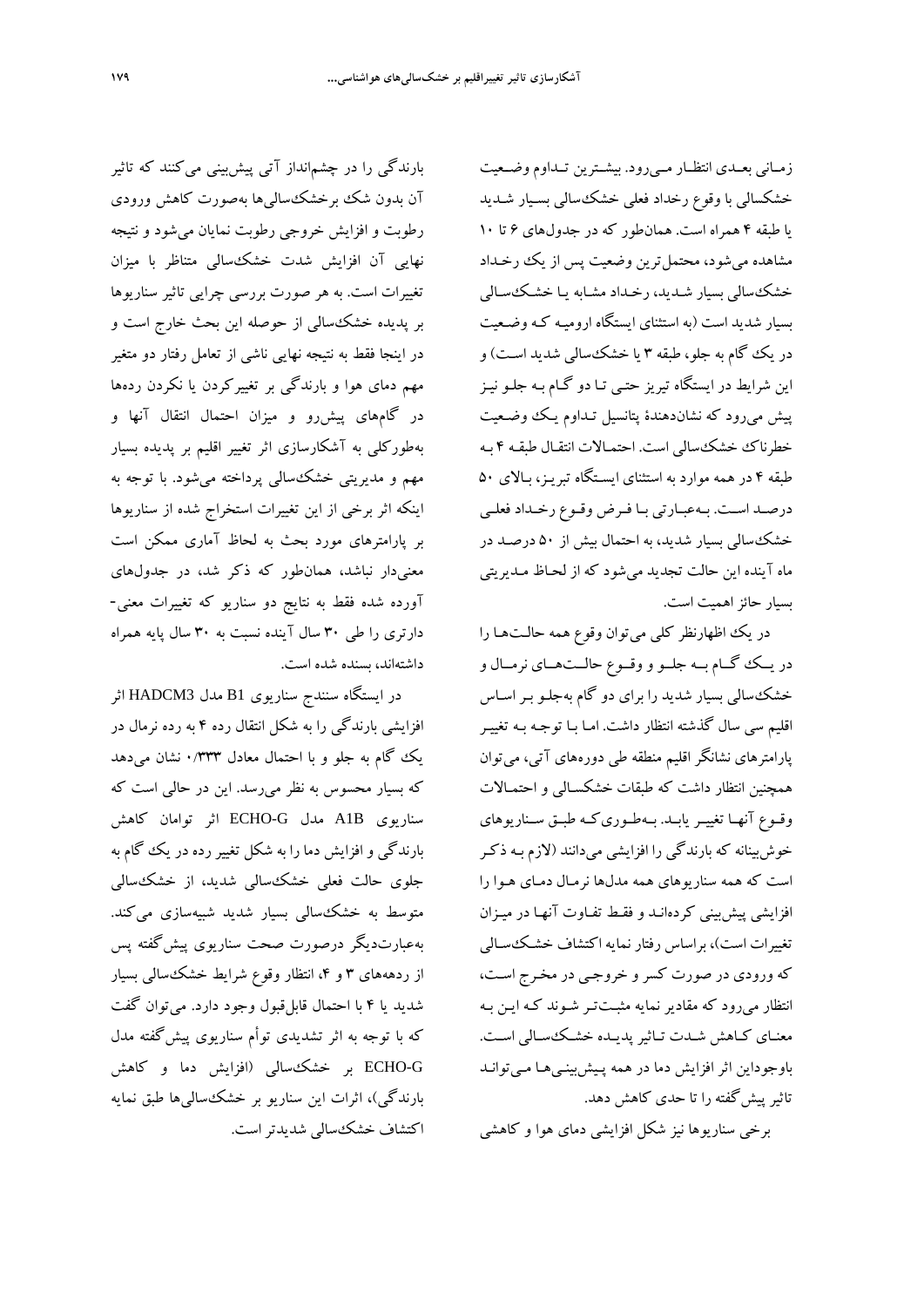به جلو بهجز انتقال از طبقه ،4 ساير طبقهها تغيير شدت يا احتمال نداشتند. در مورد طبقه 4 در دو گام به جلو تحت سناريوي B1A مدل G-ECHO، همه ايستگاهها طبقه 4 را پيشبيني كردهاند. بهعبارتي ميتوان گفت تحت بدبينانهترين سناريوها انتظار ميرود كه با وقوع حالت خشكسالي بسيار شديد يا طبقه 4 تا دو گام به جلو همچنان تداوم اين طبقه از خشكسالي مشاهده شود. اين در حالي است كه در سري تاريخي مورد بررسي در همه ايستگاهها بهجز تبريز، تعديل شدت خشكسالي و نرمال شدن طبقات، پيشبيني شده است.

در برخي از ايستگاهها مانند همداننوژه و تبريز در يك گام بهجلو، اين تغييرات فقط بر احتمالات انتقال موثر هستند. بهطوريكه مثلا در ايستگاه همداننوژه تحت سناريوي B1A مدل G-ECHO احتمالات انتقال به حالت نرمال كاهش و احتمال انتقال به رده 4 افزايش داشته است. در ايستگاه كرمانشاه نيز طبقه پيشآگاهي شده در يك گام بهجلوي حالت خشكسالي شديد كه در سري تاريخي طبقه نرمال بهدست آمده بود، در چشمانداز 30 ساله پيشرو، خشكسالي متوسط ارزيابي شد. ساير تغييرات نيز در جدولهاي مربوط آمده است. در دو گام

| خروجي مولد    | پارامتر شکل             | مقدار موردانتظار   | خروجی GCM         | نرمال اقليمي | متغیر ہواشناسی |
|---------------|-------------------------|--------------------|-------------------|--------------|----------------|
|               |                         | <b>CGCM3T63-B1</b> |                   |              |                |
| $2\Delta V/T$ | 1/10                    | $EAV/\cdot T$      | $+ \frac{7}{7}$   | EVM/4T       | بارندگی        |
| 12/27         | Y/V                     | 12/27              | $+1/77$           | 17/7         | دمای هوا       |
|               |                         | <b>ECHOG-A2</b>    |                   |              |                |
| 200/V         | $\cdot$ /9 $\vee$       | 200/21             | $ \frac{7}{7}$ /0 | EVI/9T       | بارندگی        |
| 12/22         | $\mathbf{r}/\mathbf{r}$ | 12/72              | $+1/22$           | 17/7         | دمای هوا       |
|               |                         | HADCM3-A1B         |                   |              |                |
| 27V/T         | 4/90                    | 27V/Y              | $-7.1$            | EVI/9T       | بارندگی        |
| 12/27         | Y/9                     | $12/2\Lambda$      | 1/7 <sub>A</sub>  | 17/7         | دمای هوا       |

**جدول .5** خروجي حاصل از اجراي روش ريزمقياسنما، ايستگاه منتخب سنندج براي سه مدل تحت سه سناريو.

**جدول .6** طبقات پيشآگاهي شده و احتمالات انتقال متناظر براساس سري تاريخي و خروجي دو مدل بزرگمقياس، ايستگاه سنندج**.**

| طبقات |               | یک گام به جلو (t+1)   |                               | دو گام به جلو (t+2)          |                              |                               |                              |
|-------|---------------|-----------------------|-------------------------------|------------------------------|------------------------------|-------------------------------|------------------------------|
| (t)   | پیشآگاهی      | $Y \cdot \cdot -19V1$ | <b>HADCM</b><br><b>3 SRB1</b> | <b>ECHOG</b><br><b>SRA1B</b> | $Y \cdot \cdot \cdot - 19V1$ | <b>HADCM</b><br><b>3 SRB1</b> | <b>ECHOG</b><br><b>SRA1B</b> |
|       | شماره طبقه    |                       |                               |                              |                              |                               |                              |
|       | احتمال انتقال | .420                  | 4/977                         | $\cdot$ / $\wedge$ 9         | $\cdot$ /91                  | $\cdot/\lambda\lambda$        | $\cdot/\lambda$              |
|       | شماره طبقه    | ۲                     |                               |                              |                              |                               |                              |
|       | احتمال انتقال | .1222                 | .001                          | $\cdot/0$                    | .7017                        | $\cdot/\vee\cdot\curlyvee$    | $\cdot/11V$                  |
| ۳     | شماره طبقه    | ۲                     | ۲                             | ٤                            |                              |                               |                              |
|       | احتمال انتقال | $\cdot/2$             | $\cdot$ /27 $V$               | $\cdot$ /۳٥۷                 | $\cdot/21$                   | .7027                         | $\cdot$ /٤٣٩                 |
| ٤     | شماره طبقه    | ٤                     |                               | ٤                            |                              |                               | ٤                            |
|       | احتمال انتقال | ۰/٦١١                 | $\cdot$ /۳۳۳                  | ۱٬۵۳۸                        | .7277                        | $\cdot$ /0۳۳                  | $\cdot$ / $\gamma$           |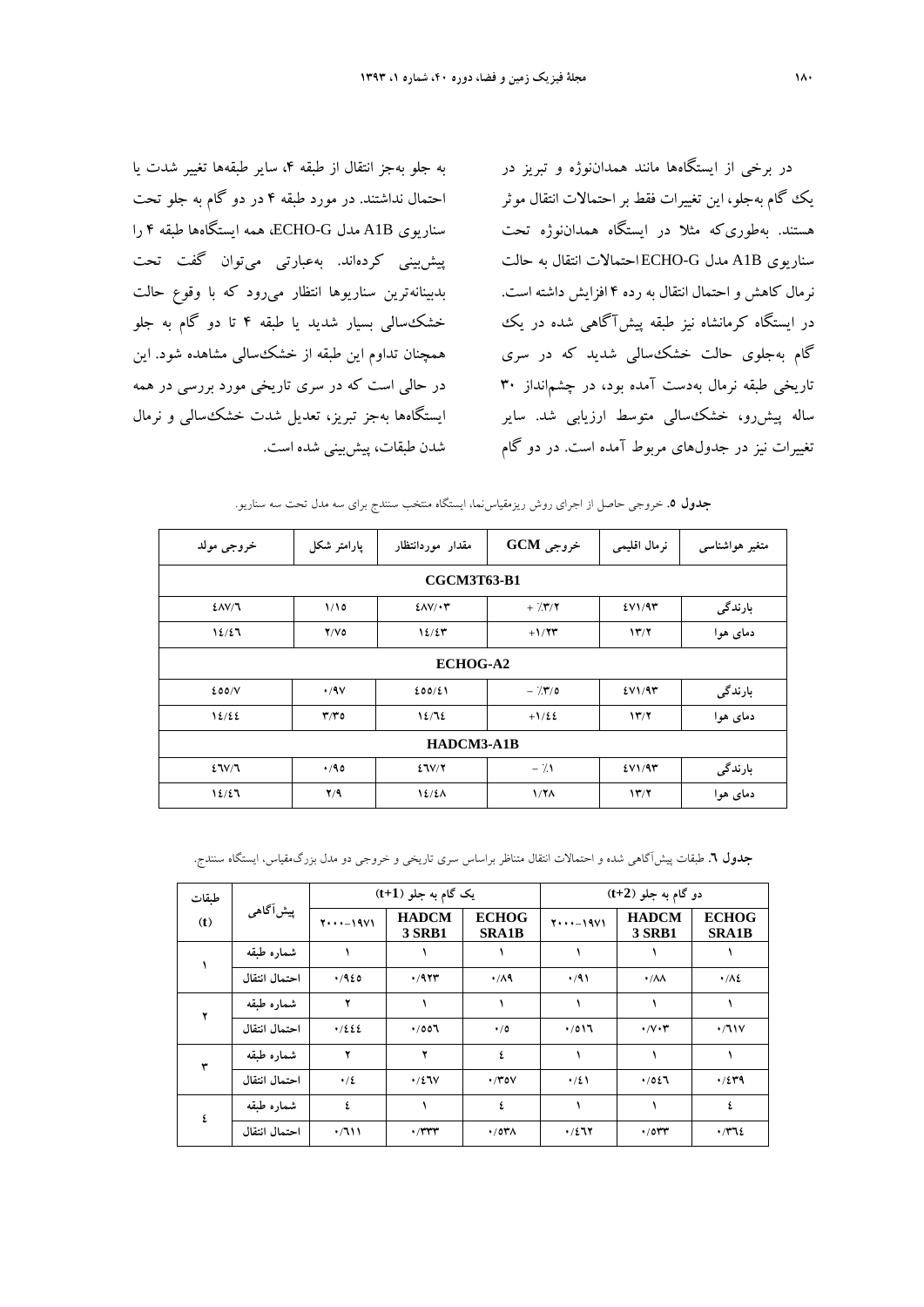| طبقات |               | یک گام به جلو (t+1)   |                           |                                   |                            | دو گام به جلو (t+2)    |                              |  |  |
|-------|---------------|-----------------------|---------------------------|-----------------------------------|----------------------------|------------------------|------------------------------|--|--|
| (t)   | پیشآگاهی      | $Y \cdot \cdot -19V1$ | HADCM3<br>SRB1            | <b>ECHOG</b><br><b>SRA1B</b>      | $Y \cdot \cdot - 19V1$     | HADCM3<br>SRB1         | <b>ECHOG</b><br><b>SRA1B</b> |  |  |
|       | شماره طبقه    |                       |                           |                                   |                            |                        |                              |  |  |
|       | احتمال انتقال | $\cdot$ /9٣٣          | $\cdot$ / $\wedge$ $\vee$ | $\cdot/\lambda\lambda$            | $\cdot$ /9 $\cdot$ 9       | $\cdot/\Lambda\cdot 2$ | $\cdot$ /172                 |  |  |
|       | شماره طبقه    |                       |                           |                                   |                            |                        |                              |  |  |
|       | احتمال انتقال | $\cdot$ /712          | $\cdot$ /070              | $\cdot/0$                         | $\cdot$ / $\vee$ $\star$ 9 | .7179                  | $\cdot/17$                   |  |  |
|       | شماره طبقه    | ٣                     | ۳                         | ٣                                 |                            |                        |                              |  |  |
|       | احتمال انتقال | $\cdot/2$ JV          | $\cdot$ /۳٥۳              | $\cdot$ /20 $\Lambda$             | $\cdot$ /295               | .1275                  | $\cdot$ /۳٥۱                 |  |  |
| ٤     | شماره طبقه    | ٤                     | ٤                         | ٤                                 |                            |                        | ٤                            |  |  |
|       | احتمال انتقال | $\cdot$ /071          | $\cdot/2\Lambda$          | $\cdot / \sqrt{1} \cdot \sqrt{1}$ | 4/2.9                      | $\cdot$ /۳ $\cdot$ ۹   | $\cdot$ /۳۹۸                 |  |  |

**جدول .7** طبقات پيشآگاهي شده و احتمالات انتقال متناظر براساس سري تاريخي و خروجي دو مدل بزرگمقياس، ايستگاه همداننوژه.

**جدول .8** طبقات پيشآگاهي شده و احتمالات انتقال متناظر براساس سري تاريخي و خروجي دو مدل بزرگمقياس، ايستگاه تبريز.

| طبقات |               |                       | یک گام به جلو (t+1)           |                               |                       | دو گام به جلو (t+2)      |                              |  |  |
|-------|---------------|-----------------------|-------------------------------|-------------------------------|-----------------------|--------------------------|------------------------------|--|--|
| (t)   | پیشآگاهی      | $Y \cdot \cdot -19V1$ | HADCM3<br>SRB1                | <b>ECHOG</b><br><b>SRA1B</b>  | $Y \cdot \cdot -19V1$ | HADCM3<br>SRB1           | <b>ECHOG</b><br><b>SRA1B</b> |  |  |
|       | شماره طبقه    |                       |                               |                               |                       |                          |                              |  |  |
|       | احتمال انتقال | .42                   | $\cdot$ / $\wedge$ V $\wedge$ | $\cdot$ / $\lambda$ $\lambda$ | 410                   | $\cdot$ / $\wedge$ \2    | $\cdot/\Lambda\cdot$ 0       |  |  |
|       | شماره طبقه    |                       |                               |                               |                       |                          |                              |  |  |
|       | احتمال انتقال | $\cdot$ /٤٨١          | $\cdot/0$                     | .7227                         | $\cdot$ / 10          | $\cdot$ / 0 $\wedge\tau$ | $\cdot$ 100                  |  |  |
| ٣     | شماره طبقه    | ٤                     | ۳                             | ٤                             |                       |                          |                              |  |  |
|       | احتمال انتقال | $\cdot$ /۳۷٥          | $\cdot$ /۲۸٦                  | .7279                         | 1/299                 | .1270                    | $\cdot$ $/770$               |  |  |
| ٤     | شماره طبقه    | ٤                     | ٤                             | ٤                             | ٤                     |                          | ٤                            |  |  |
|       | احتمال انتقال | $\cdot$ /0۳۳          | ۰/٤٨                          | .7127                         | $\cdot$ /21V          | $\cdot$ /۳۱٤             | $\cdot$ /257                 |  |  |

| <b>جدول ۹</b> . طبقات پیش[گاهی شده و احتمالات انتقال متناظر براساس سری تاریخی و خروجی دو مدل بزرگ مقیاس، ایستگاه کرمانشاه. |  |  |  |  |  |
|----------------------------------------------------------------------------------------------------------------------------|--|--|--|--|--|
|----------------------------------------------------------------------------------------------------------------------------|--|--|--|--|--|

| طبقات |               | یک گام به جلو (t+1)   |                |                              | دو گام به جلو (t+2)              |                                  |                              |  |
|-------|---------------|-----------------------|----------------|------------------------------|----------------------------------|----------------------------------|------------------------------|--|
| (t)   | پیشآگاهی      | $Y \cdot \cdot -19V1$ | HADCM3<br>SRB1 | <b>ECHOG</b><br><b>SRA1B</b> | $Y \cdot \cdot - 19V1$           | HADCM3<br>SRB1                   | <b>ECHOG</b><br><b>SRA1B</b> |  |
|       | شماره طبقه    |                       |                |                              |                                  |                                  |                              |  |
|       | احتمال انتقال | 419                   | $\cdot$ /917   | .7907                        | $\cdot$ / $\wedge$ $\vee$ $\vee$ | $\cdot$ / $\wedge$ $\vee$ $\vee$ | 4/977                        |  |
|       | شماره طبقه    |                       |                |                              |                                  |                                  |                              |  |
|       | احتمال انتقال | 4/207                 | $\cdot$ /٤٨٥   | $\cdot$ /۳۷                  | ۰/٦٣٢                            | $\cdot$ /٦٧٢                     | $\cdot$ /01V                 |  |
| ٣     | شماره طبقه    |                       |                | ۲                            |                                  |                                  |                              |  |
|       | احتمال انتقال | $\cdot$ /۳٥۳          | $\cdot$ /21V   | $\cdot$ /۳٥۷                 | $\cdot$ /00V                     | ۰/٥٩١                            | $\cdot$ /۳۳۷                 |  |
| ٤     | شماره طبقه    | ٤                     | ٤              | ٤                            |                                  |                                  | ٤                            |  |
|       | احتمال انتقال | .7279                 | $\cdot/2$      | $\cdot$ /0۳۳                 | $\cdot$ /٤٣٦                     | $\cdot$ /021                     | $\cdot$ /۳٥٦                 |  |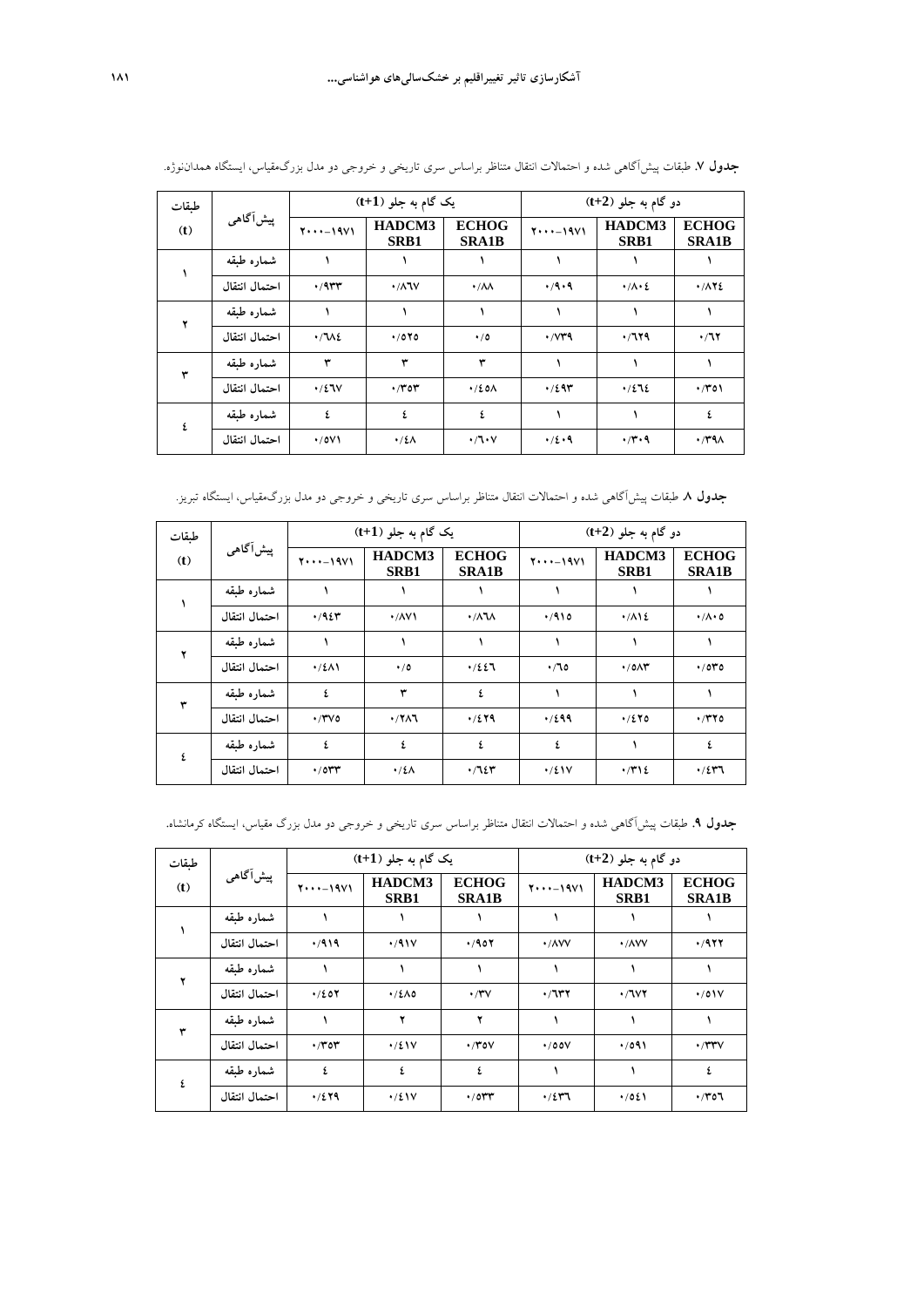| طبقات |               | یک گام به جلو (t+1)   |                          | دو گام به جلو (t+2)          |                              |                     |                              |
|-------|---------------|-----------------------|--------------------------|------------------------------|------------------------------|---------------------|------------------------------|
| (t)   | پیشآگاهی      | $Y \cdot \cdot -19V1$ | HADCM3<br>SRB1           | <b>ECHOG</b><br><b>SRA1B</b> | $Y \cdot \cdot \cdot - 19V1$ | HADCM3<br>SRB1      | <b>ECHOG</b><br><b>SRA1B</b> |
|       | شماره طبقه    |                       |                          |                              |                              |                     |                              |
|       | احتمال انتقال | .421                  | .7979                    | ۰/۹۳٥                        | $\cdot$ /9 $\cdot$ ۳         | $\cdot$ /19 $\vee$  | $\cdot$ /9 $\cdot$ ۳         |
|       | شماره طبقه    | ۲                     |                          |                              |                              |                     |                              |
|       | احتمال انتقال | .7272                 | $\cdot$ / 0 $\wedge\tau$ | .7279                        | $\cdot$ /02                  | $\cdot$ /V)         | $\cdot$ /727                 |
| ٣     | شماره طبقه    | ۳                     |                          |                              |                              |                     |                              |
|       | احتمال انتقال | .7240                 | $\cdot$ /۳۱۳             | $\cdot$ /27 $V$              | $\cdot$ /۳۸۲                 | $\cdot$ /0 $\vee$ 9 | $\cdot$ /07 $V$              |
| ٤     | شماره طبقه    | ٣                     | ś.                       | ś.                           |                              |                     | ٤                            |
|       | احتمال انتقال | $\cdot/0$             | $\cdot/277$              | $\cdot/2$                    | $\cdot$ /۳۷۳                 | $\cdot$ /٤٣٨        | $\cdot$ /۲۸۱                 |

**جدول .10** طبقات پيشآگاهي شده و احتمالات انتقال متناظر براساس سري تاريخي و خروجي دو مدل بزرگمقياس، ايستگاه اروميه.

**4 نتيجهگيري**

اين تحقيق بهنوعي، ارزيابي اثرات افزايشي و كاهشي پيشبينيشده در سناريوها ناشي از تغيير اقليم بر احتمال وقوع طبقات خشكسالي و نوع وضعيت پيشآگاهيشده تا دو گام به جلو است. هر جا صحبت از تغير اقليم ميشود، با توجه به بزرگمقياسبودن مدلهاي گردش كلي جوٌ، بايد از روشهاي ريزمقياس نما استفاده كرد. روش ريزمقياسنما در اين تحقيق مبتني بر روش ناپارامتري هموارگر هسته چگالي احتمال است كه به سبب كمپارامتر بودن و پرهيز از استفاده از توزيعهاي آماري ميتوان آن را مورد توجه و استفاده قرار داد. اين روش در شبيهسازي پارامترهاي اقليمي كارا ارزيابي شد. نمايه خشكسالي مورد استفاده نمايه اكتشاف خشكسالي است كه برخلاف بسياري از نمايههاي پركاربرد نظير SPI و مانند آن داراي دو ورودي است كه ميتواند واقعيت خشكسالي را بهتر نشان دهد. با وجود اين روش به كار رفته در برآورد تبخيرتعرق در اين نمايه خشكسالي ميتواند منجر به كمبرآوردي و يا بيشبرآوردي تبخيرتعرق شود كه متناظر با آن خشكساليها را بهترتيب كمتر و بيشتر از واقعيت نمايش ميدهد با وجود اين حسن استفاده از روش پيشگفته،

وابستگي صرف آن به متغير دما است. استفاده از روشهاي ديگر در برآورد تبخيرتعرق مانند پنمن ميتواند دقت برآورد را بيشتر كند، از طرفي ديگر حجم اطلاعات بيشتري را ميطلبد. به نظر ميرسد در صورت اصلاح روش برآورد تبخيرتعرق، نمايه اكتشاف خشكسالي، صورت واقعي از پديده خشكسالي را نشان بدهد. براساس تحليل ماركوف صورت گرفته، بيشترين اثر بدبينانهترين سناريو در بين سناريوهاي مورد بحث (سناريوي B1A مدل G-ECHO(، بر تداوم وقايع حدي خشكسالي است. اين سناريو، افزايش دماي هوا (افزايش ظرفيت تبخيرتعرق طبق معادله تورنتوايت) و كاهش بارندگي (كاهش ورودي رطوبت) را پيشبيني كرده است كه اثر كلي آن علاوه بر تاثيرروي احتمالات انتقال، تداوم خشكسالي با آستانه شروع بسيارشديد را تا 2 ماه به همراه دارد. با اين حال بررسي ميزان معنيداري اين اثرات و واسنجي مراتب بالاتر مدل ماركوف در تحقيقات بعدي توصيه ميشود.

**مراجع** قمقامي، م،. عراقينژاد، ش. و قهرمان، ن،. ،1389 بهكارگيري يك رهيافت ناپارامتري در شبيهسازي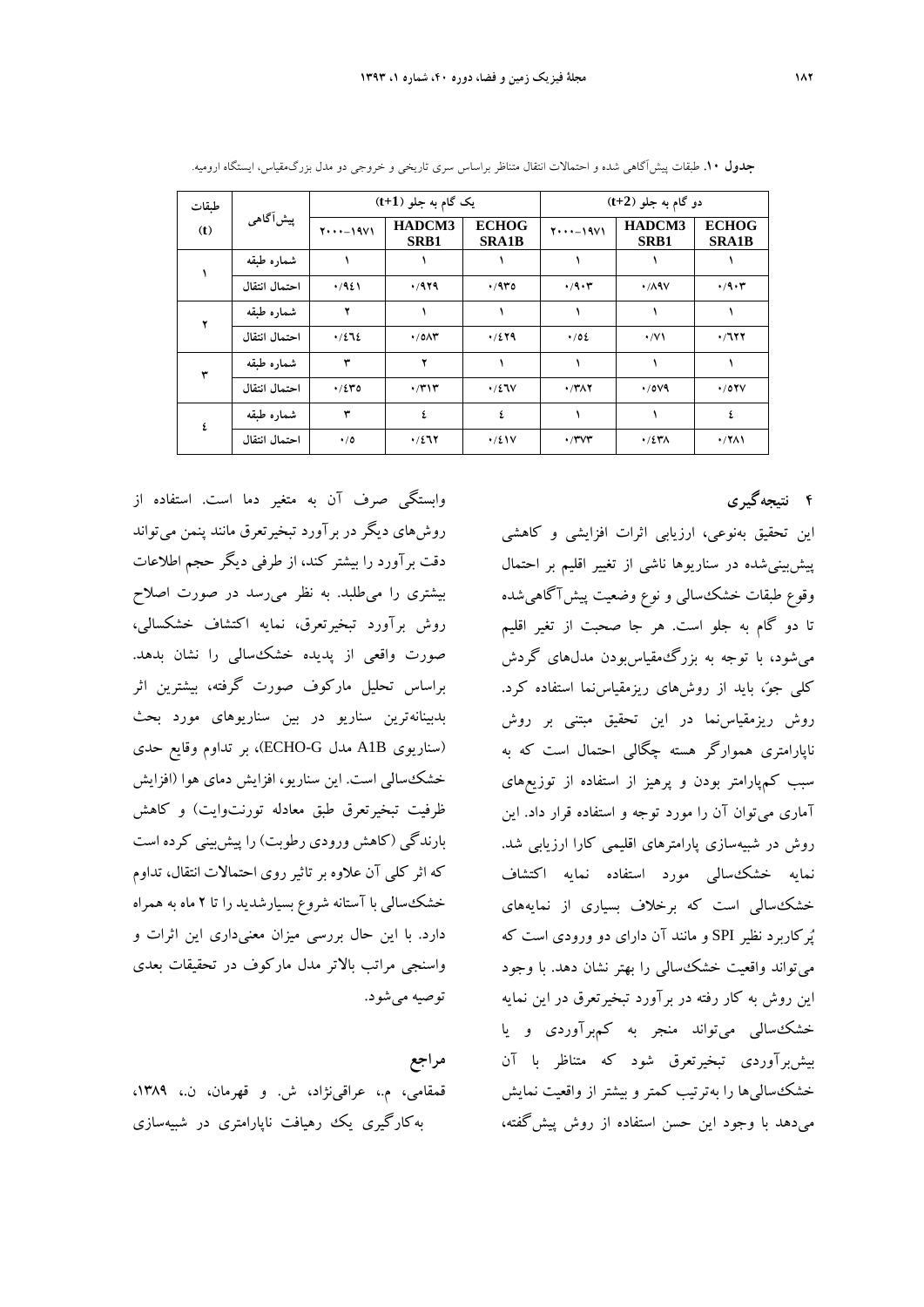- Hisdal, H. and Tallaksen, L. M., 2000, Drought event dentition, ARIDE Technical Report No. 6, University of Oslo, Oslo.
- IPCC, 2007, Climate change 2007, the physical science basis, In: Solomon, S., Qin, D., Manning, M., Chen, Z., Marquis, M., Averyt, K. B. and Tignor, M., Miller, H. L. (Eds.), Contribution of working group I to the fourth assessment report of the intergovernmental panel on climate change, Cambridge University Press, Cambridge, United Kingdom and New York, NY, USA, p. 996.
- Kebat, P, Schulze, R. E., Hellmuth, M. E. and Veraart, J. A., 2002, Coping with impacts of climate variability and climate change in water management: a scoping paper, International Secretariat of the Dialogue on Water and Climate, Wageningen, 114 pp.
- Li, Y. P., Ye, W., Wang, M. and Yan, X., 2009, Climate change and drought: a risk assessment of crop-yield impacts, Clim. Res., 39, 31-46.
- Lohani, V. K. and Loganathan, G. V., 1997, An early warning system for drought management using the Palmer drought index, J. Am. Water Res. Assoc, **33**(6), 1375-1386.
- Lohani, V. K., Loganathan, G. V. and Mostaghimi, S., 1998, Long-term analysis and short-term forecasting of dry spells by the Palmer drought severity index, Nord. Hydrol, **29**(1), 21-40.
- Loukas, A., Vasiliades, L. and Tzabiras, J., 2008, Climate change effects on drought severity, Adv. Geosci. **17**, 23-29.
- Maracchi, G., 2000, Agricultural drought—a practical approach to definition, assessment and mitigation.
- McKee, T. B., Doesken, N. J. and Kleist, J., 1993, The relationship of drought frequency and duration to time scales, In: Eighth Conference on Applied Climatology, American Meteorological Society, Boston, 179-184.
- McKee, T. B., Doesken, N. J. and Kleist, J., 1995, Drought monitoring with multiple time scales. In: ninth Conferenceon Applied Climatology, American Meteorological Society, Boston, 233-236.
- Paulo, A. A., Ferreira, E., Coelho, C. and Pereira, L.S., 2005, Drought class transition analysis through Markov and Loglinear models, an approach to early warning, Agricultural Water Management, **77**, 59-81.
- Pereira, L. S., Cordery, I. and Iacovides, I., 2002, Coping with water scarcity, UNESCO IHP VI, Technical Documents in Hydrology no. 58, UNESCO, Paris, 267 pp. (available on line

دادههاي روزانه وضع هوا همسو با تغييرات اقليم، م. پژوهشهاي اقليمشناسي، **1**(3و4)، .94-75

- قمقامي، م. و بذرافشان، ج،. ،1390 ارزيابي يك رهيافت ناپارامتري چندمتغيره براي شبيهسازي دما و بارندگي ماهانه (مطالعه موردي: حوضه آبريز جازموريان)، نخستين همايش ملي هواشناسي كشاورزي و مديريت آب كشاورزي، كرج.
- قمقامي، م. و بذرافشان، ج،. ،1390 پيشآگاهي وضعيت خشكسالي هواشناسي در گستره ايران با استفاده از زنجير ماركوف پنهان، م. حفاظت منابع آب و خاك، .12-1 ،(3)**1**
- قمقامي، م،. قهرمان، ن. و عراقينژاد، ش،. ،1390 ارزيابي كارايي رهيافت توسعهيافته نزديكترين همسايه در شبيهسازي دادههاي روزانه وضع هوا، م. تحقيقات آب <sub>ه</sub> خاك، ۴۲(۱)، ۴۵–۵۴.

يوسفي، ن،. حجام، س. و ايراننژاد، پ،. ،1386 برآورد احتمالات خشكسالي و ترسالي با استفاده از زنجيره ماركوف و توزيع نرمال (مطالعه موردي: قزوين)، م. پژوهشهاي جغرافيايي، ،**6** .128-121

- Banik, P., Mandal, A. and Sayedur Rahman, M., 2002, Markov chain analysis of weekly rainfall data in determining droughtproneness, Discrete Dynamics in Nature and Society, 7(4), 231-239.
- Campbell, E. P. and Bates, B. C., 2001, Regionalization of rainfall-runoff model parameters using Markov Chain Monte Carlo samples, Water Resources Research, **37**(3), 731-739.
- Cinlar, E., 1975, Introduction to stochastic processes. Prentice-Hall, New Jersey, 402p.
- Crystal Ng, G. H., 2003, Probabilistic estimation and prediction of groundwater recharge in a semi-arid environment, Ph.D. Thesis, Massachusetts Institute of Technology.
- Dinardo, J. and Tobis, L., 2001, Nonparametric density and regression estimation, J. Econ. Persrect., **15**(4), 11-28.
- Dracup, J. A., Lee, K. S. and Paulson, E. D., 1980, On the definition of droughts, Water Resour. Res., **16**(2), 297-302.